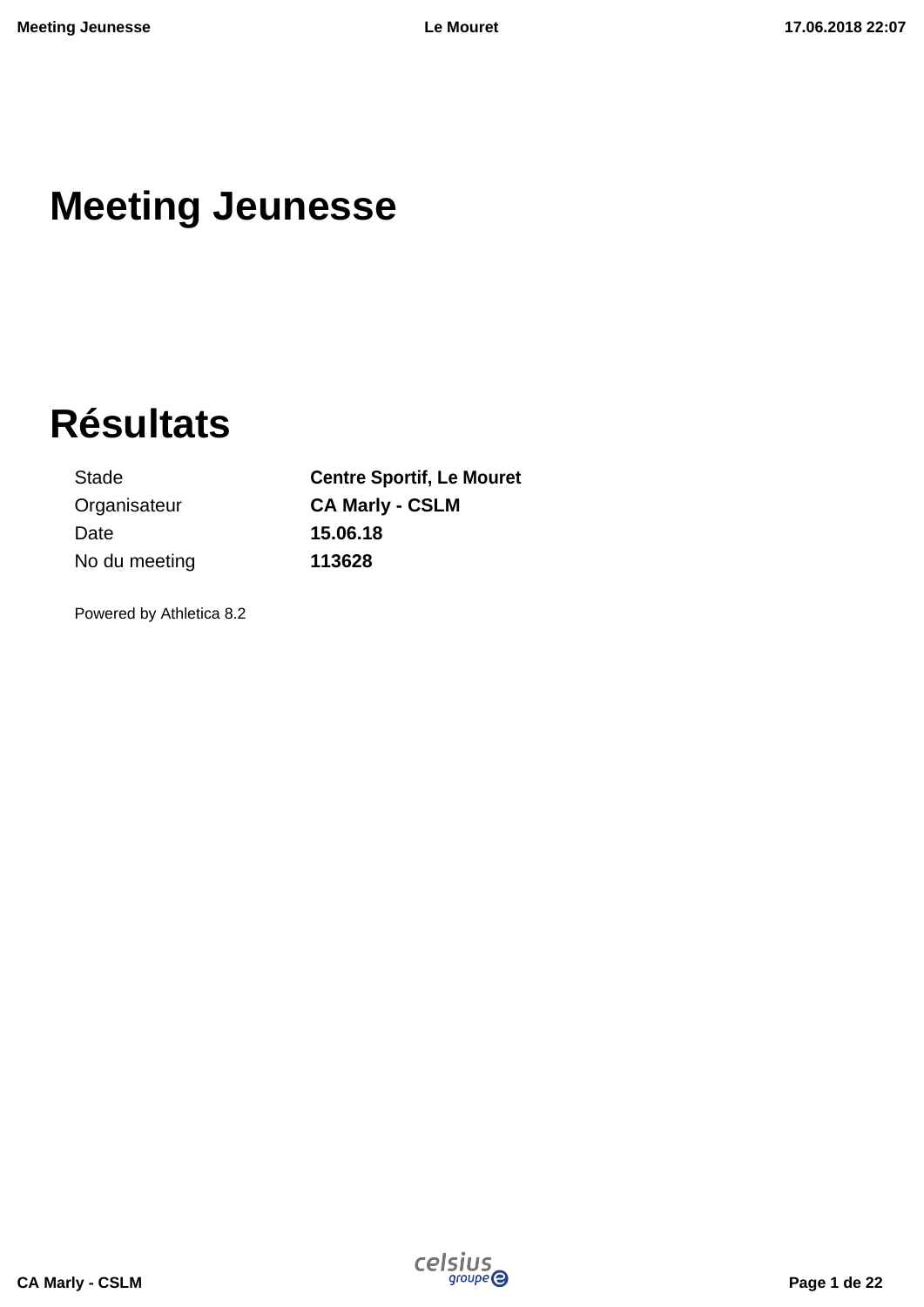| <b>MAN / U18 M / U20 M</b>                       | 100 m               |            |                         |                |
|--------------------------------------------------|---------------------|------------|-------------------------|----------------|
| Finale 1                                         | Vent: 0.0           |            |                         | 15.06.18 21:00 |
| Rang Nom                                         | An Société          |            | <b>Pays Performance</b> | <b>Beme</b>    |
| 1. Wegmann Walther                               | 99 SATUS Biel-Stadt | SUI        | 11.37                   |                |
| 2. Nanini Luca                                   | 03 CEP Cortaillod   | <b>SUI</b> | 12.41                   |                |
| 3. Barras Cédric                                 | 02 CA Belfaux       | SUI        | 12.46                   |                |
| Finale 2                                         | Vent: 0.0           |            |                         | 15.06.18 21:00 |
| Rang Nom                                         | An Société          |            | <b>Pays Performance</b> | <b>Beme</b>    |
| 1. Grandjean Baptiste                            | 02 AthleticaVeveyse | <b>BEL</b> | PB 12.70                |                |
| 2. Riedo Julian                                  | 02 TSV St. Antoni   | SUI        | 13.25                   |                |
| 3. Egger Mike                                    | 02 TSV St. Antoni   | SUI        | PB 14.50                |                |
| Finale 3                                         | Vent: 0.0           |            |                         | 15.06.18 21:00 |
| Rang Nom                                         | An Société          |            | <b>Pays Performance</b> | <b>Beme</b>    |
| 1. Dietrich Naum                                 | 02 CA Belfaux       | SUI        | 12.43                   |                |
| 2. Veri Sylvain                                  | Les Paccots<br>01   | SUI        | 13.08                   |                |
| Margelisch Damien                                | 02 AthleticaVeveyse | SUI        | <b>DNS</b>              |                |
| <b>MAN / U20 M / U18 M</b>                       | 600 m               |            |                         |                |
| Finale 1                                         |                     |            |                         | 15.06.18 21:55 |
| Rang Nom                                         | An Société          |            | <b>Pays Performance</b> | <b>Beme</b>    |
| $\mathbf{A}$ . The concentration of $\mathbf{A}$ | 00000000            | n-1        |                         |                |

| ang Nom               | An Societe             |     | <b>Pays Performance</b> | Beme |
|-----------------------|------------------------|-----|-------------------------|------|
| 1. Henrotin Max       | 02 SA Bulle            | BEL | 1:30.04                 |      |
| 2. Giroud Bastien     | 00 CS Le Mouret        | SUI | PB 1:30.24              |      |
| 3. Bouele Cédric      | 85 Delémont Athlétisme | SUI | 1:37.85                 |      |
| 4. Kapeller Guillaume | 01 CA Gibloux Farvagny | SUI | 1:42.26                 |      |

## **MAN / U20 M / U18 M / U16 M Hauteur**

|          |                       |                                             |                         |                | 15.06.18 19:45 |
|----------|-----------------------|---------------------------------------------|-------------------------|----------------|----------------|
| Rang Nom |                       | An Société                                  | <b>Pays Performance</b> |                | <b>Beme</b>    |
|          | 1. Grandjean Baptiste | 02 AthleticaVeveyse                         | <b>BEL</b>              | PB 1.61        |                |
|          | Renevey Adrien        | 04 CA Belfaux                               | SUI                     | <b>PB 1.61</b> |                |
|          | 3. Farquet Marius     | 04 CABV Martigny                            | <b>SUI</b>              | 1.55           |                |
|          | 4. Meylan Nicolas     | 03 Société de Gymnastique de Saint-<br>Prex | SUI                     | PB 1.55        |                |
|          | 5. Kaeser Silvan      | 04 TSV St. Antoni                           | SUI                     | <b>PB 1.50</b> |                |
|          | 6. Egger Mike         | 02 TSV St. Antoni                           | SUI                     | 1.40           |                |
|          | 7. Riedo Julian       | 02 TSV St. Antoni                           | SUI                     | 1.40           |                |
|          | 8. Handschin Nordahl  | 03 SA Bulle                                 | SUI                     | 1.30           |                |
|          | <b>Farquet Adrien</b> | 02 CABV Martigny                            | SUI                     | <b>DNS</b>     |                |
|          | <b>Risse Lucas</b>    | 04 SA Bulle                                 | SUI                     | <b>DNS</b>     |                |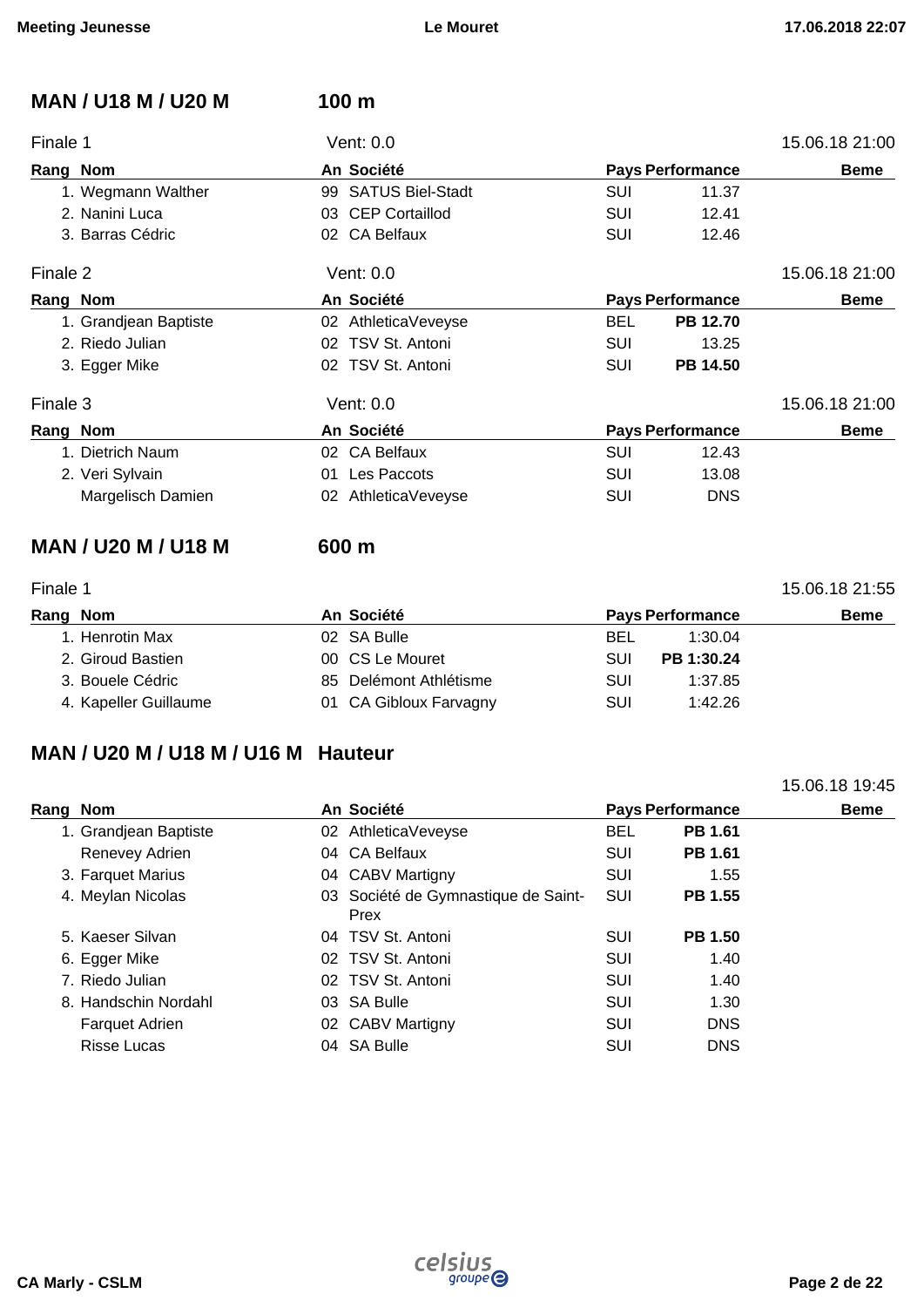## **MAN / U20 M Javelot 800 gr**

|                 |                       |     |                         | 15.06.18 18:00 |
|-----------------|-----------------------|-----|-------------------------|----------------|
| Rang Nom        | An Société            |     | <b>Pays Performance</b> | Beme           |
| 1. Leimer Bojan | 91 STB Leichtathletik | SUI | 44.55                   |                |

### **U18 M / U16 M 1000 m**

### Finale 1 15.06.18 21:45

| Rang Nom |                         |    | An Société                                  |            | <b>Pays Performance</b> | <b>Beme</b> |
|----------|-------------------------|----|---------------------------------------------|------------|-------------------------|-------------|
|          | 1. Bussard Robin        |    | 02 CS Neirivue                              | <b>SUI</b> | 2:42.93                 |             |
|          | 2. Bussard Thomas       |    | 02 CS Neirivue                              | <b>SUI</b> | 2:42.98                 |             |
|          | 3. Tâche Antoine        |    | 02 SA Bulle                                 | <b>SUI</b> | 2:43.54                 |             |
|          | 4. Egger Valentin       |    | 01 CA Fribourg                              | <b>SUI</b> | 2:44.18                 |             |
|          | 5. Oberson Bruno        |    | 03 CA Gibloux Farvagny                      | SUI        | PB 2:48.95              |             |
|          | 6. Thonney Florian      |    | 03 FSG Chexbres                             | <b>SUI</b> | PB 2:52.72              |             |
|          | 7. Veri Sylvain         | 01 | Les Paccots                                 | <b>SUI</b> | 3:03.69                 |             |
|          | 8. Kaeser Silvan        |    | 04 TSV St. Antoni                           | <b>SUI</b> | 3:05.33                 |             |
|          | 9. Nuoffer Loïc         |    | 02 CA Belfaux                               | <b>SUI</b> | PB 3:05.75              |             |
|          | 10. Chelali Saadi       | 03 | <b>CA Belfaux</b>                           | <b>SUI</b> | 3:10.85                 |             |
|          | 11. Morel Fabien        |    | 03 CA Gibloux Farvagny                      | <b>SUI</b> | 3:11.33                 |             |
|          | 12. Hirsbrunner Nicolas |    | 04 AthleticaVeveyse                         | SUI        | PB 3:12.98              |             |
|          | 13. Folly Yannis        |    | 04 TSV Düdingen                             | SUI        | 3:19.46                 |             |
|          | 14. Grandjean Baptiste  |    | 02 AthleticaVeveyse                         | <b>BEL</b> | 3:22.17                 |             |
|          | 15. Nuoffer Florian     |    | 04 CA Belfaux                               | SUI        | PB 3:23.15              |             |
|          | 16. Meylan Nicolas      |    | 03 Société de Gymnastique de Saint-<br>Prex | <b>SUI</b> | PB 3:24.45              |             |
|          | 17. Buclin Antoine      |    | 04 CS Marsens                               | SUI        | 3:55.22                 |             |
|          | 18. Marro Armand        |    | 04 CS Marsens                               | SUI        | PB 3:57.75              |             |
|          | <b>Farquet Adrien</b>   |    | 02 CABV Martigny                            | SUI        | <b>DNS</b>              |             |
|          | Margelisch Damien       |    | 02 AthleticaVeveyse                         | <b>SUI</b> | <b>DNS</b>              |             |

## **U18 M Javelot 700 gr**

| Rang Nom        |                       | An Société            |            | <b>Pays Performance</b> | <b>Beme</b> |
|-----------------|-----------------------|-----------------------|------------|-------------------------|-------------|
|                 | 1. Dietrich Naum      | 02 CA Belfaux         | <b>SUI</b> | 31.61                   |             |
| 2. Nuoffer Loïc |                       | 02 CA Belfaux         | <b>SUI</b> | 25.71                   |             |
|                 | 3. Grandjean Baptiste | 02 AthleticaVeveyse   | <b>BEL</b> | 22.79                   |             |
|                 | Margelisch Damien     | 02 AthleticaVeveyse   | SUI        | <b>DNS</b>              |             |
|                 | <b>Rast Marius</b>    | 02 LAS Old Boys Basel | SUI        | <b>DNS</b>              |             |

## **U16 M 80 m**

| Finale 1           | Vent: 0.0         |                         |             |  |  |  |
|--------------------|-------------------|-------------------------|-------------|--|--|--|
| Rang Nom           | An Société        | <b>Pays Performance</b> | <b>Beme</b> |  |  |  |
| 1. Kaeser Silvan   | 04 TSV St. Antoni | SUI<br>9.98             |             |  |  |  |
| 2. Nanini Luca     | 03 CEP Cortaillod | PB 10.03<br><b>SUI</b>  |             |  |  |  |
| 3. Renevey Adrien  | 04 CA Belfaux     | SUI<br>10.51            |             |  |  |  |
| 4. Wandeler Malick | 04 CA Fribourg    | PB 10.56<br>SUI         |             |  |  |  |



15.06.18 18:00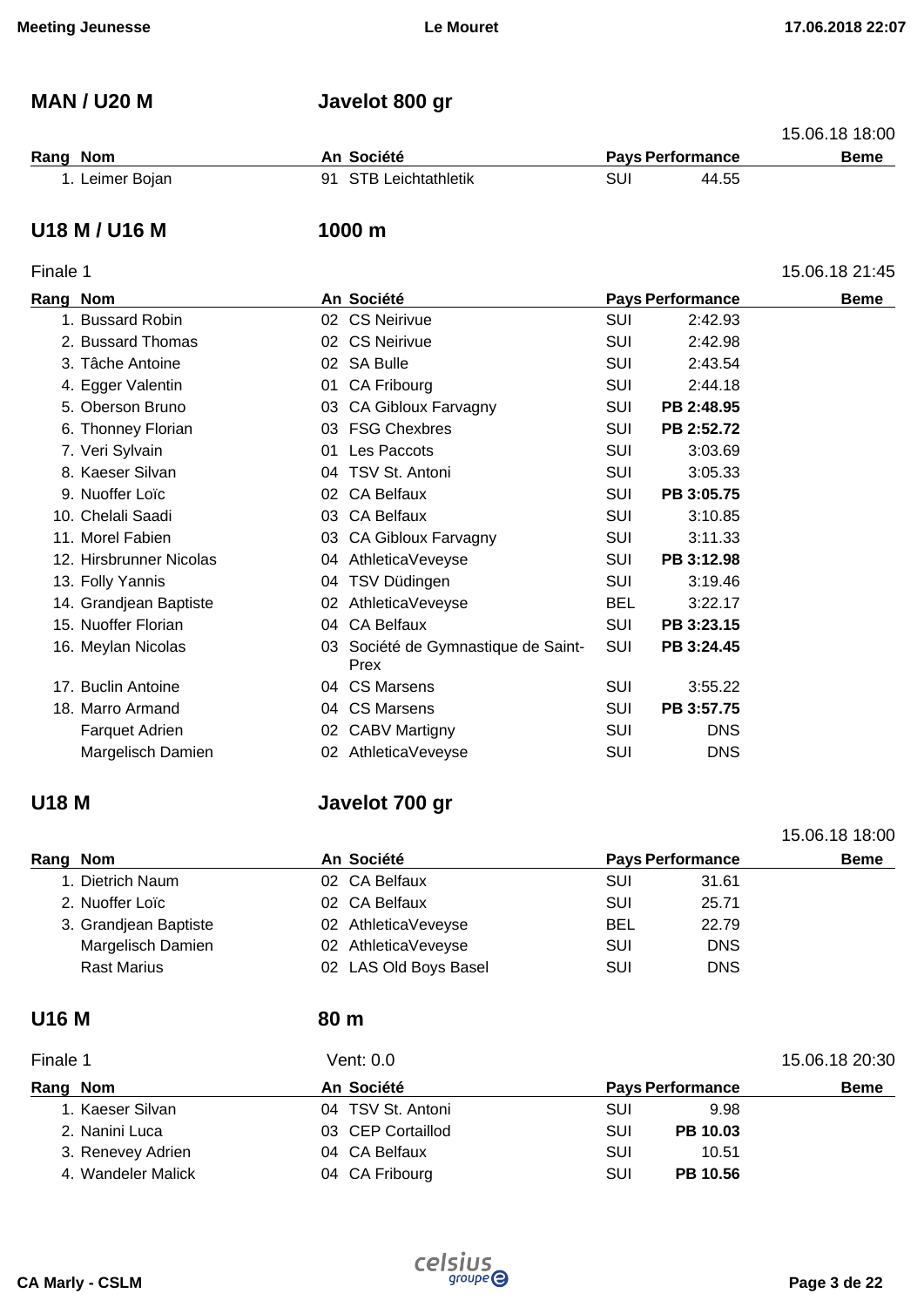| <b>U16 M</b>           | 80 m                                        | (cont.)    |                         |                |
|------------------------|---------------------------------------------|------------|-------------------------|----------------|
| Finale 2               | Vent: 0.0                                   |            |                         | 15.06.18 20:30 |
| Rang Nom               | An Société                                  |            | <b>Pays Performance</b> | <b>Beme</b>    |
| 1. Thalmann Aurélien   | 03 FSG Estavayer-le-Lac                     | SUI        | PB 10.66                |                |
| 2. Meylan Nicolas      | 03 Société de Gymnastique de Saint-<br>Prex | SUI        | 11.10                   |                |
| 3. Berset Antoine      | 03 CA Belfaux                               | SUI        | 11.15                   |                |
| 4. Handschin Nordahl   | 03 SA Bulle                                 | SUI        | 11.71                   |                |
| Finale 3               | Vent: -0.2                                  |            |                         | 15.06.18 20:30 |
| Rang Nom               | An Société                                  |            | <b>Pays Performance</b> | <b>Beme</b>    |
| 1. Buclin Antoine      | 04 CS Marsens                               | <b>SUI</b> | 11.47                   |                |
| 2. Roux Evan           | 04 CA Gibloux Farvagny                      | SUI        | 11.79                   |                |
| 3. Chelali Saadi       | 03 CA Belfaux                               | SUI        | 12.27                   |                |
| 4. Marro Armand        | 04 CS Marsens                               | <b>SUI</b> | 12.54                   |                |
| Finale 4               | Vent: -1.0                                  |            |                         | 15.06.18 20:30 |
| Rang Nom               | An Société                                  |            | <b>Pays Performance</b> | <b>Beme</b>    |
| 1. Hirsbrunner Nicolas | 04 AthleticaVeveyse                         | SUI        | 10.55                   |                |
| 2. Thonney Florian     | <b>FSG Chexbres</b><br>03                   | <b>SUI</b> | 10.78                   |                |
| 3. Brodard Augustin    | 04 CS Le Mouret                             | <b>SUI</b> | 12.50                   |                |

## **U16 M Javelot 600 gr**

| Rang Nom |                      | An Société       |     | <b>Pays Performance</b> | Beme |
|----------|----------------------|------------------|-----|-------------------------|------|
|          | 1. Gerosa Baptiste   | 03 CA Belfaux    | SUI | PB 29.09                |      |
|          | 2. Farquet Marius    | 04 CABV Martigny | SUI | 27.23                   |      |
|          | 3. Handschin Nordahl | 03 SA Bulle      | SUI | PB 23.89                |      |
|          | 4. Chelali Saadi     | 03 CA Belfaux    | SUI | PB 21.05                |      |
|          | Risse Lucas          | 04 SA Bulle      | SUI | <b>DNS</b>              |      |

## **U14 M 60 m**

Finale 1 15.06.18 19:50

| Rang Nom              | An Société             | <b>Pays Performance</b> |      | <b>Beme</b> |
|-----------------------|------------------------|-------------------------|------|-------------|
| 1. Sudan Simon        | 05 SA Bulle            | SUI                     | 8.79 |             |
| 2. Aeby Tim           | 06 TSV Düdingen        | SUI                     | 8.84 |             |
| 3. Moretto Elia Nando | 06 TSV Düdingen        | SUI                     | 8.89 |             |
| 4. Magne Antonin      | 06 CA Gibloux Farvagny | SUI                     | 9.17 |             |

### Finale 2 15.06.18 19:50

| Rang Nom              | An Société                   | <b>Pays Performance</b> |                | <b>Beme</b> |
|-----------------------|------------------------------|-------------------------|----------------|-------------|
| 1. Valnet Guillaume   | 06 SA Bulle                  | SUI                     | <b>SB 9.07</b> |             |
| 2. Jaggi Alaric       | 06 AthleticaVeveyse          | SUI                     | <b>PB 9.12</b> |             |
| 3. Niederberger Lenny | 05 Athletic Team Rechthalten | SUI                     | <b>SB 9.17</b> |             |
| 4. Kaeser Livio       | 06 TSV St. Antoni            | SUI                     | 9.47           |             |

15.06.18 18:00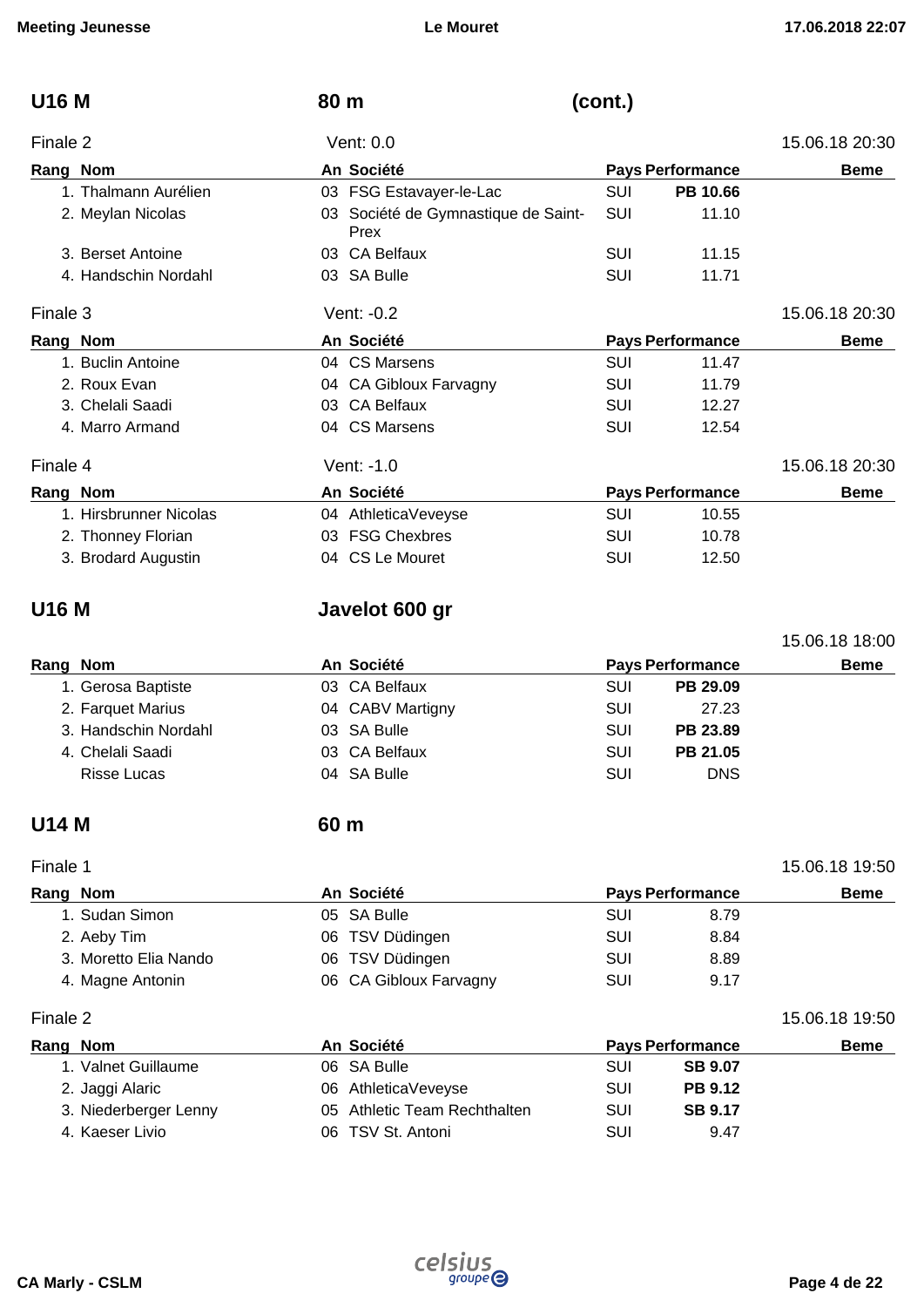| <b>Meeting Jeunesse</b> | <b>Le Mouret</b>             |            |                         | 17.06.2018 22:07 |
|-------------------------|------------------------------|------------|-------------------------|------------------|
| <b>U14 M</b>            | 60 m                         | (cont.)    |                         |                  |
| Finale 3                |                              |            |                         | 15.06.18 19:50   |
| Rang Nom                | An Société                   |            | <b>Pays Performance</b> | <b>Beme</b>      |
| 1. Fournier Simeon      | 06 CA Marly                  | <b>SUI</b> | <b>SB 9.28</b>          |                  |
| 2. Matthey Léo          | 06 SA Bulle                  | <b>SUI</b> | <b>SB 9.39</b>          |                  |
| 3. Hammel Robin         | AthleticaVeveyse<br>05       | SUI        | 9.48                    |                  |
| <b>Pauchard Eric</b>    | 06 TSV Düdingen              | <b>SUI</b> | <b>DNS</b>              |                  |
| Finale 4                |                              |            |                         | 15.06.18 19:50   |
| Rang Nom                | An Société                   |            | <b>Pays Performance</b> | <b>Beme</b>      |
| 1. Bapst Marco          | 06 Athletic Team Rechthalten | <b>SUI</b> | 9.62                    |                  |
| 2. Bührer Matthieu      | 06 CA Fribourg               | SUI        | 9.67                    |                  |
| 3. Emery Nils           | 06 AthleticaVeveyse          | <b>SUI</b> | 9.72                    |                  |
| 4. Auderset Nils        | 06 TSV Düdingen              | SUI        | <b>SB 9.82</b>          |                  |
| Finale 5                |                              |            |                         | 15.06.18 19:50   |
| Rang Nom                | An Société                   |            | <b>Pays Performance</b> | <b>Beme</b>      |
| 1. Surchat Ewan         | 05 CA Gibloux Farvagny       | <b>SUI</b> | 9.95                    |                  |
| 2. Tâche Gabriel        | 06 AthleticaVeveyse          | <b>SUI</b> | 10.09                   |                  |
| 3. Kocher Leon          | TSV Düdingen<br>06           | <b>SUI</b> | 10.29                   |                  |
| 4. Cudré-Mauroux Martin | 06 CS Le Mouret              | SUI        | 10.49                   |                  |
| Finale 6                |                              |            |                         | 15.06.18 19:50   |
| Rang Nom                | An Société                   |            | <b>Pays Performance</b> | <b>Beme</b>      |
| 1. Handschin Wieland    | 06 SA Bulle                  | <b>SUI</b> | 10.83                   |                  |
| 2. Clerc Gabriel        | 06 SA Bulle                  | <b>SUI</b> | 11.15                   |                  |
| 3. Nicolet Mathieu      | 06 SA Bulle                  | SUI        | 11.20                   |                  |
| Finale 7                |                              |            |                         | 15.06.18 19:50   |
| Rang Nom                | An Société                   |            | <b>Pays Performance</b> | <b>Beme</b>      |
| 1. Etter Melvin         | 05 FSG Chexbres              | <b>SUI</b> | 9.21                    |                  |
| 2. CLEMENT ARTHUR       | 06 SA Bulle                  | SUI        | 9.36                    |                  |
| 3. Castella Emile       | 05 SA Bulle                  | <b>SUI</b> | 9.90                    |                  |
| <b>U14 M</b>            | 1000 m                       |            |                         |                  |
| Finale 1                |                              |            |                         | 15.06.18 21:25   |
| Rang Nom                | An Société                   |            | <b>Pays Performance</b> | <b>Beme</b>      |
| 1. Magne Antonin        | 06 CA Gibloux Farvagny       | SUI        | 3:16.74                 |                  |
| 2. Bührer Matthieu      | 06 CA Fribourg               | <b>SUI</b> | 3:21.65                 |                  |
| 3. Sudan Simon          | 05 SA Bulle                  | SUI        | SB 3:25.15              |                  |
| 4. Hammel Robin         | 05 AthleticaVeveyse          | <b>SUI</b> | PB 3:31.07              |                  |
|                         |                              |            |                         |                  |

| ang Nom                  | AII JUUUU              |            | <b>FAYS FULLUITIAILLE</b> | Denie |
|--------------------------|------------------------|------------|---------------------------|-------|
| 1. Magne Antonin         | 06 CA Gibloux Farvagny | <b>SUI</b> | 3:16.74                   |       |
| 2. Bührer Matthieu       | 06 CA Fribourg         | SUI        | 3:21.65                   |       |
| 3. Sudan Simon           | 05 SA Bulle            | <b>SUI</b> | SB 3:25.15                |       |
| 4. Hammel Robin          | 05 AthleticaVeveyse    | <b>SUI</b> | PB 3:31.07                |       |
| 5. Tâche Gabriel         | 06 AthleticaVeveyse    | <b>SUI</b> | 3:31.90                   |       |
| 6. Moretto Elia Nando    | 06 TSV Düdingen        | SUI        | 3:34.37                   |       |
| 7. Emery Nils            | 06 AthleticaVeveyse    | SUI        | PB 3:34.97                |       |
| 8. Kaeser Livio          | 06 TSV St. Antoni      | <b>SUI</b> | PB 3:36.77                |       |
| 9. Etter Melvin          | 05 FSG Chexbres        | <b>SUI</b> | 3:40.26                   |       |
| 10. Cudré-Mauroux Martin | 06 CS Le Mouret        | SUI        | 3:41.88                   |       |
| 11. Matthey Léo          | 06 SA Bulle            | SUI        | SB 3:44.28                |       |
| 12. Guillebeau Nevio     | 06 TSV Düdingen        | SUI        | 3:47.63                   |       |
| 13. Jaggi Alaric         | 06 AthleticaVeveyse    | SUI        | 3:48.68                   |       |
|                          |                        |            |                           |       |

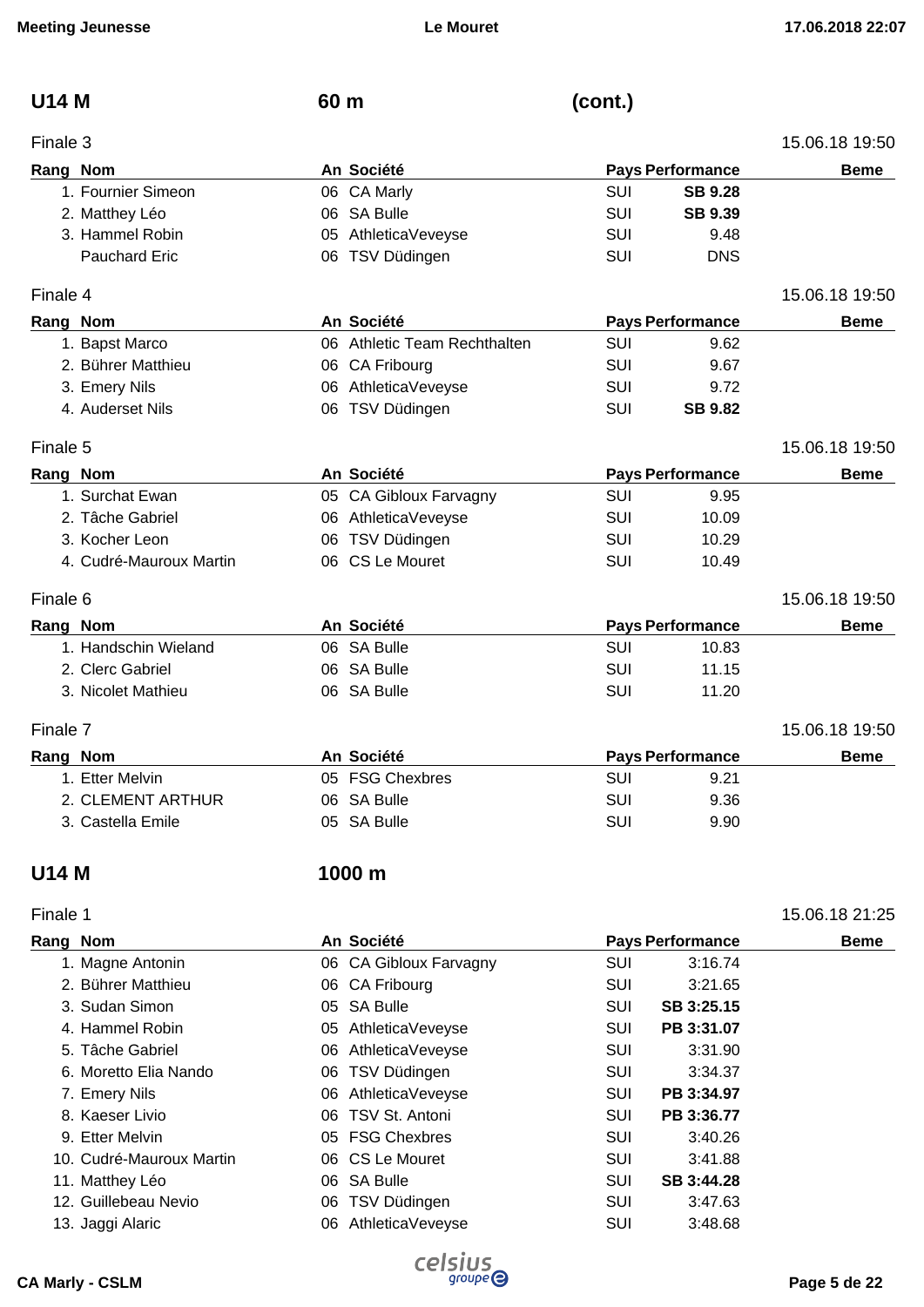## **U14 M 1000 m (cont.)**

| Rang Nom |                        | An Société             |            | <b>Pays Performance</b> | <b>Beme</b> |
|----------|------------------------|------------------------|------------|-------------------------|-------------|
|          | 14. Castella Emile     | 05 SA Bulle            | <b>SUI</b> | 3:56.00                 |             |
|          | 15. Kocher Leon        | 06 TSV Düdingen        | <b>SUI</b> | PB 3:58.86              |             |
|          | 16. Surchat Ewan       | 05 CA Gibloux Farvagny | <b>SUI</b> | 4:00.18                 |             |
|          | 17. Aeby Tim           | 06 TSV Düdingen        | SUI        | 4:03.41                 |             |
|          | 18. Valnet Guillaume   | 06 SA Bulle            | SUI        | 4:04.07                 |             |
|          | 19. Nicolet Mathieu    | 06 SA Bulle            | SUI        | 4:04.74                 |             |
|          | 20. Auderset Nils      | 06 TSV Düdingen        | SUI        | 4:05.48                 |             |
|          | 21. Clerc Gabriel      | 06 SA Bulle            | SUI        | SB 4:05.94              |             |
|          | 22. CLEMENT ARTHUR     | 06 SA Bulle            | SUI        | 4:12.48                 |             |
|          | 23. Handschin Wieland  | 06 SA Bulle            | SUI        | SB 4:26.50              |             |
|          | <b>Fournier Simeon</b> | 06 CA Marly            | SUI        | <b>DNS</b>              |             |
|          | Pauchard Eric          | 06 TSV Düdingen        | SUI        | <b>DNS</b>              |             |

## **U14 M Longueur (zone)**

15.06.18 18:00

| Rang Nom |                          |    | An Société             | <b>Pays Performance</b> |                | <b>Beme</b> |
|----------|--------------------------|----|------------------------|-------------------------|----------------|-------------|
|          | 1. Sudan Simon           |    | 05 SA Bulle            | SUI                     | <b>PB 4.53</b> |             |
|          | 2. Valnet Guillaume      |    | 06 SA Bulle            | SUI                     | <b>PB 4.38</b> |             |
|          | 3. Jaggi Alaric          |    | 06 AthleticaVeveyse    | SUI                     | 4.36           |             |
|          | 4. Magne Antonin         |    | 06 CA Gibloux Farvagny | SUI                     | 4.30           |             |
|          | 5. CLEMENT ARTHUR        |    | 06 SA Bulle            | SUI                     | 4.18           |             |
|          | <b>Etter Melvin</b>      |    | 05 FSG Chexbres        | SUI                     | 4.18           |             |
|          | 7. Bührer Matthieu       |    | 06 CA Fribourg         | SUI                     | 4.13           |             |
|          | 8. Matthey Léo           |    | 06 SA Bulle            | <b>SUI</b>              | <b>PB 4.06</b> |             |
|          | 9. Kaeser Livio          |    | 06 TSV St. Antoni      | <b>SUI</b>              | 3.88           |             |
|          | 10. Surchat Ewan         |    | 05 CA Gibloux Farvagny | SUI                     | <b>SB 3.73</b> |             |
|          | 11. Fournier Simeon      |    | 06 CA Marly            | SUI                     | 3.72           |             |
|          | 12. Castella Emile       |    | 05 SA Bulle            | SUI                     | 3.64           |             |
|          | 13. Emery Nils           |    | 06 AthleticaVeveyse    | SUI                     | 3.63           |             |
|          | 14. Cudré-Mauroux Martin |    | 06 CS Le Mouret        | SUI                     | <b>PB 3.55</b> |             |
|          | 15. Hammel Robin         |    | 05 AthleticaVeveyse    | SUI                     | 3.51           |             |
|          | 16. Nicolet Mathieu      |    | 06 SA Bulle            | SUI                     | 3.18           |             |
|          | 17. Handschin Wieland    |    | 06 SA Bulle            | SUI                     | <b>SB 3.13</b> |             |
|          | 18. Clerc Gabriel        | 06 | <b>SA Bulle</b>        | SUI                     | 3.11           |             |
|          |                          |    |                        |                         |                |             |

## **U12 M 60 m**

### Finale 1 15.06.18 18:30 **Rang Nom An Société Pays Performance Beme**  1. Goncalves Maxence 08 CS Marsens SUI **SB 9.12** 2. Henchoz Rémy **07 SA Bulle** SUI 9.17 3. Oberson Théo 07 SA Bulle SUI 9.48 4. Brodard Vincent 07 CS Le Mouret SUI **SB 9.53**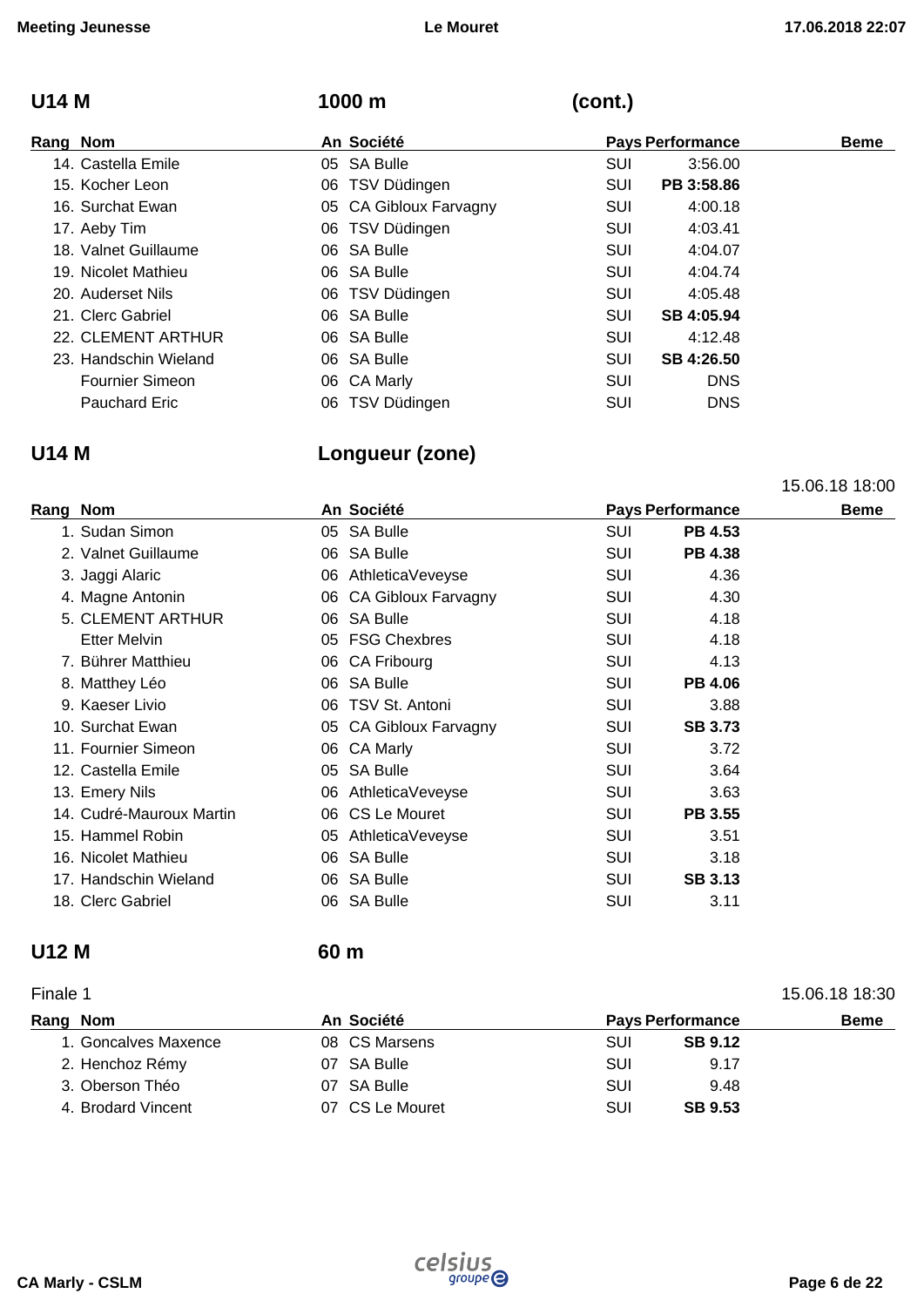| <b>U12 M</b> |                           | 60 m |                        | (cont.)    |                         |                |
|--------------|---------------------------|------|------------------------|------------|-------------------------|----------------|
| Finale 2     |                           |      |                        |            |                         | 15.06.18 18:30 |
| Rang Nom     |                           |      | An Société             |            | <b>Pays Performance</b> | <b>Beme</b>    |
|              | 1. Parrat Paul            |      | 08 CA Fribourg         | SUI        | <b>PB 9.48</b>          |                |
|              | 2. Bettini Timeo          |      | 08 CS Le Mouret        | SUI        | 9.76                    |                |
|              | 3. Meuwly Angel-John      |      | 07 CS Le Mouret        | SUI        | 10.01                   |                |
|              | 4. Wicht Matéo            |      | 07 SA Bulle            | SUI        | 10.16                   |                |
| Finale 3     |                           |      |                        |            |                         | 15.06.18 18:30 |
| Rang Nom     |                           |      | An Société             |            | <b>Pays Performance</b> | <b>Beme</b>    |
|              | 1. Abid Amine             |      | 07 AthleticaVeveyse    | SUI        | PB 9.67                 |                |
|              | 2. Oberholzer Simon       |      | 08 CS Le Mouret        | SUI        | PB 9.81                 |                |
|              | 3. Meyer Rémy             |      | 08 CA Marly            | SUI        | 10.11                   |                |
|              | 4. Mendes Coelho André    |      | 07 CS Le Mouret        | <b>POR</b> | <b>SB 10.48</b>         |                |
| Finale 4     |                           |      |                        |            |                         | 15.06.18 18:30 |
| Rang Nom     |                           |      | An Société             |            | <b>Pays Performance</b> | <b>Beme</b>    |
|              | 1. Hebeisen Nils          |      | 08 CA Gibloux Farvagny | SUI        | PB 9.99                 |                |
|              | 2. Guex Nathanaël         |      | 08 AthleticaVeveyse    | SUI        | PB 10.04                |                |
|              | 3. Vonarb Jules           |      | 08 SA Bulle            | <b>FRA</b> | 10.09                   |                |
|              | 4. Missonier-Piera Mathis |      | 07 CS Le Mouret        | SUI        | 10.32                   |                |
| Finale 5     |                           |      |                        |            |                         | 15.06.18 18:30 |
| Rang Nom     |                           |      | An Société             |            | <b>Pays Performance</b> | <b>Beme</b>    |
|              | 1. Yerly Damien           |      | 08 CS Le Mouret        | SUI        | PB 10.21                |                |
|              | 2. Broillet Luca          |      | 07 CA Gibloux Farvagny | <b>SUI</b> | PB 10.26                |                |
|              | 3. Rondeau Lilian         |      | 08 CA Fribourg         | SUI        | 10.31                   |                |
|              | 4. Philipona Yvon         |      | 07 CS Marsens          | SUI        | 10.40                   |                |
| Finale 6     |                           |      |                        |            |                         | 15.06.18 18:30 |
| Rang Nom     |                           |      | An Société             |            | <b>Pays Performance</b> | <b>Beme</b>    |
|              | 1. Unternaehrer Léo       |      | 08 CS Marsens          | SUI        | PB 10.09                |                |
|              | 2. Angéloz Aurélien       |      | 07 AthleticaVeveyse    | SUI        | PB 10.11                |                |
|              | 3. Sciboz Gregory         |      | 08 CA Marly            | SUI        | PB 10.19                |                |
|              | 4. Risse Simon            |      | 08 SA Bulle            | SUI        | PB 10.34                |                |
| Finale 7     |                           |      |                        |            |                         | 15.06.18 18:30 |
| Rang Nom     |                           |      | An Société             |            | <b>Pays Performance</b> | <b>Beme</b>    |
|              | 1. Carvalho Cristiano     |      | 07 CA Fribourg         | SUI        | 10.78                   |                |
|              | 2. Clerc Achille          |      | 08 SA Bulle            | SUI        | PB 11.06                |                |
|              | 3. Rossier Julien         |      | 08 SA Bulle            | <b>SUI</b> | 11.32                   |                |
|              | 4. Nicolet Emile          |      | 08 SA Bulle            | SUI        | 11.37                   |                |
| Finale 8     |                           |      |                        |            |                         | 15.06.18 18:30 |
| Rang Nom     |                           |      | An Société             |            | <b>Pays Performance</b> | <b>Beme</b>    |
|              | 1. Nourdin Mathias        |      | 08 AthleticaVeveyse    | SUI        | PB 11.15                |                |
|              | 2. Handschin Sigfried     |      | 08 SA Bulle            | SUI        | 11.51                   |                |
|              | 3. Caille Alex            |      | 08 SA Bulle            | SUI        | 11.65                   |                |
|              | 4. Sciboz Lorcan          |      | 07 CS Le Mouret        | SUI        | 11.70                   |                |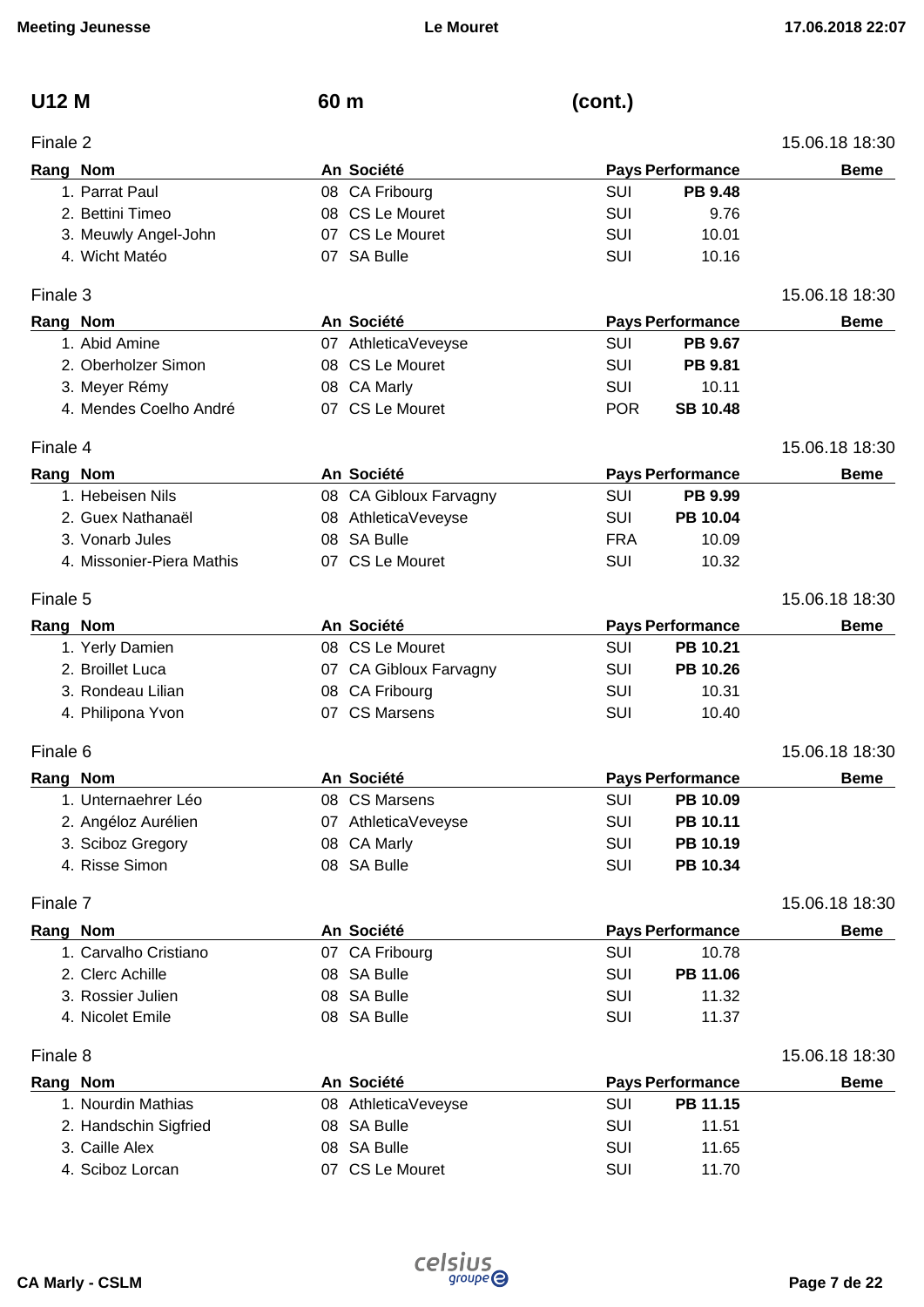| <b>U12 M</b> | 60 m | (cont.) |
|--------------|------|---------|
|              |      |         |

## Finale 9 15.06.18 18:30 **Rang Nom An Société Pays Performance Beme**  1. Geinoz Loïc **10.15 10.15 10.15 10.15 10.15** 2. Payer Jules **CONTER SUI 10.67** 08 FSG Chexbres **CONTER SUI** 10.67 3. Kurzo Léon 08 CA Gibloux Farvagny SUI **PB 11.21**

| Finale 10           |                        |                         |       | 15.06.18 18:30 |
|---------------------|------------------------|-------------------------|-------|----------------|
| Rang Nom            | An Société             | <b>Pays Performance</b> |       | <b>Beme</b>    |
| 1. Chenaux Rémi     | 08 CA Gibloux Farvagny | <b>SUI</b>              | 9.76  |                |
| 2. Décorvet Grégory | 08 CA Fribourg         | SUI                     | 9.97  |                |
| 3. Rallo Tony       | 08 CA Gibloux Farvagny | SUI                     | 10.39 |                |

### **U12 M 1000 m**

| Finale 1 |                            |                        |            |                         | 15.06.18 21:20 |
|----------|----------------------------|------------------------|------------|-------------------------|----------------|
| Rang Nom |                            | An Société             |            | <b>Pays Performance</b> | Beme           |
|          | 1. Wicht Matéo             | 07 SA Bulle            | <b>SUI</b> | 3:27.31                 |                |
|          | 2. Brodard Vincent         | 07 CS Le Mouret        | <b>SUI</b> | 3:33.55                 |                |
|          | 3. Guex Nathanaël          | 08 AthleticaVeveyse    | <b>SUI</b> | 3:34.00                 |                |
|          | 4. Henchoz Rémy            | 07 SA Bulle            | <b>SUI</b> | 3:36.62                 |                |
|          | 5. Angéloz Aurélien        | 07 AthleticaVeveyse    | SUI        | SB 3:43.30              |                |
|          | 6. Carvalho Cristiano      | 07 CA Fribourg         | <b>SUI</b> | PB 3:50.16              |                |
|          | 7. Chenaux Rémi            | 08 CA Gibloux Farvagny | <b>SUI</b> | PB 3:53.24              |                |
|          | 8. Risse Simon             | 08 SA Bulle            | <b>SUI</b> | PB 3:53.64              |                |
|          | 9. Parrat Paul             | 08 CA Fribourg         | <b>SUI</b> | PB 3:55.31              |                |
|          | 10. Rondeau Lilian         | 08 CA Fribourg         | <b>SUI</b> | PB 3:55.36              |                |
|          | 11. Abid Amine             | 07 AthleticaVeveyse    | <b>SUI</b> | PB 3:56.01              |                |
|          | 12. Unternaehrer Léo       | 08 CS Marsens          | <b>SUI</b> | 3:56.32                 |                |
|          | 13. Clerc Achille          | 08 SA Bulle            | <b>SUI</b> | SB 3:58.81              |                |
|          | 14. Bettini Timeo          | 08 CS Le Mouret        | <b>SUI</b> | 3:59.64                 |                |
|          | 15. Oberholzer Simon       | 08 CS Le Mouret        | <b>SUI</b> | 4:00.54                 |                |
|          | 16. Broillet Luca          | 07 CA Gibloux Farvagny | <b>SUI</b> | 4:00.59                 |                |
|          | 17. Missonier-Piera Mathis | 07 CS Le Mouret        | SUI        | 4:01.39                 |                |
|          | 18. Hebeisen Nils          | 08 CA Gibloux Farvagny | SUI        | PB 4:02.90              |                |
|          | 19. Vonarb Jules           | 08 SA Bulle            | <b>FRA</b> | PB 4:03.88              |                |
|          | 20. Kurzo Léon             | 08 CA Gibloux Farvagny | <b>SUI</b> | PB 4:04.82              |                |
|          | 21. Oberson Théo           | 07 SA Bulle            | <b>SUI</b> | 4:08.04                 |                |
|          | 22. Sciboz Gregory         | 08 CA Marly            | <b>SUI</b> | PB 4:10.95              |                |
|          | 23. Décorvet Grégory       | 08 CA Fribourg         | SUI        | 4:14.06                 |                |
|          | 24. Rossier Julien         | 08 SA Bulle            | <b>SUI</b> | 4:14.60                 |                |
|          | 25. Meuwly Angel-John      | 07 CS Le Mouret        | <b>SUI</b> | 4:16.86                 |                |
|          | 26. Nourdin Mathias        | 08 AthleticaVeveyse    | <b>SUI</b> | PB 4:22.07              |                |
|          | 27. Handschin Sigfried     | 08 SA Bulle            | <b>SUI</b> | PB 4:22.17              |                |
|          | 28. Nicolet Emile          | 08 SA Bulle            | <b>SUI</b> | PB 4:23.31              |                |
|          | 29. Rallo Tony             | 08 CA Gibloux Farvagny | SUI        | 4:24.74                 |                |
|          | 30. Caille Alex            | 08 SA Bulle            | <b>SUI</b> | 4:30.05                 |                |
|          | 31. Payer Jules            | 08 FSG Chexbres        | <b>SUI</b> | 4:30.10                 |                |
|          | Mendes Coelho André        | 07 CS Le Mouret        | <b>POR</b> | <b>DNS</b>              |                |
|          | Sciboz Lorcan              | 07 CS Le Mouret        | SUI        | <b>DNS</b>              |                |

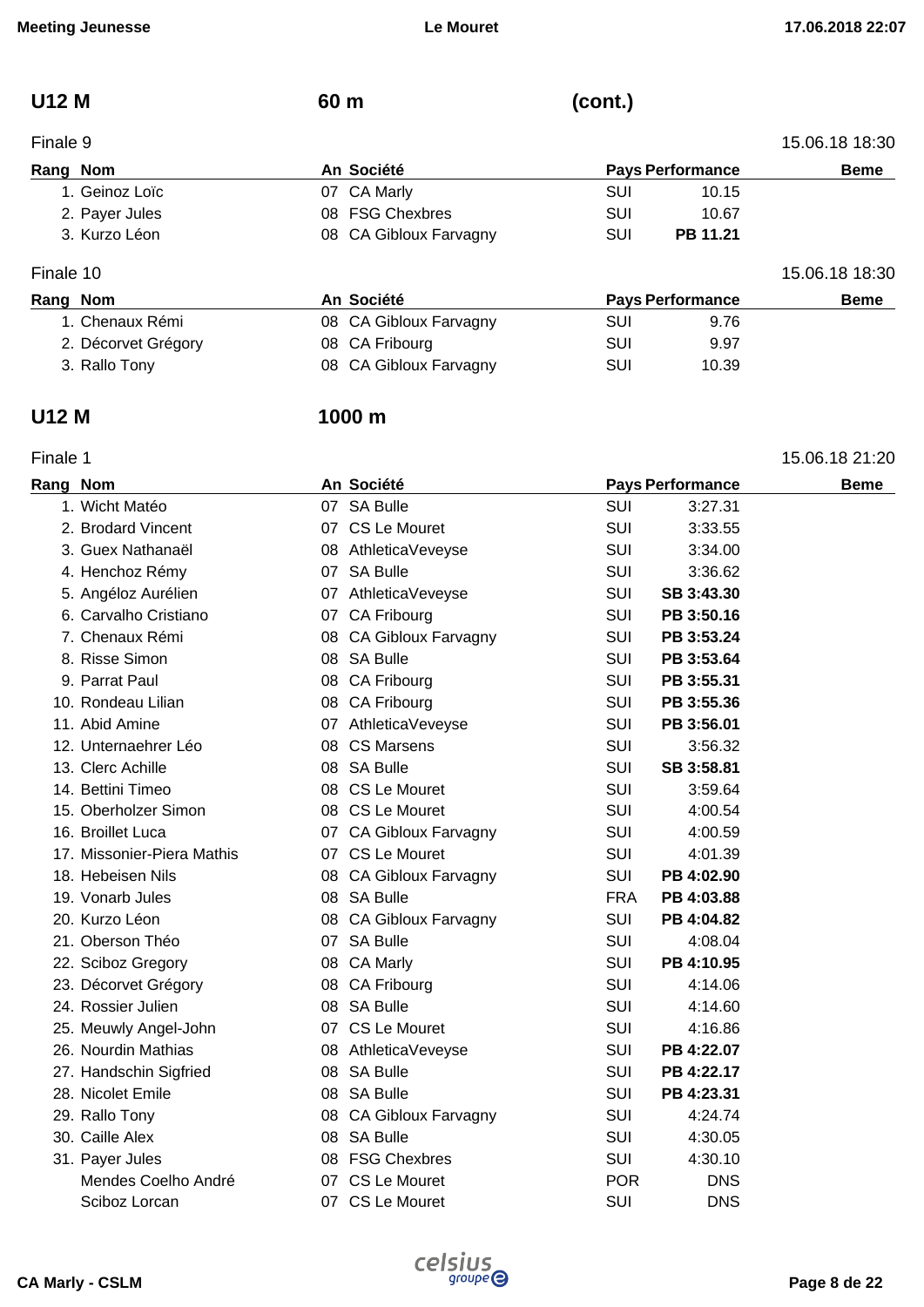## **U12 M Longueur (zone)**

15.06.18 19:20

| Rang Nom |                            | An Société             |            | Pays Performance | <b>Beme</b> |
|----------|----------------------------|------------------------|------------|------------------|-------------|
|          | 1. Henchoz Rémy            | 07 SA Bulle            | <b>SUI</b> | PB 4.31          |             |
|          | 2. Oberson Théo            | 07 SA Bulle            | SUI        | 3.96             |             |
|          | 3. Goncalves Maxence       | 08 CS Marsens          | SUI        | 3.83             |             |
|          | 4. Chenaux Rémi            | 08 CA Gibloux Farvagny | SUI        | <b>PB 3.72</b>   |             |
|          | 5. Brodard Vincent         | 07 CS Le Mouret        | SUI        | 3.71             |             |
|          | 6. Guex Nathanaël          | 08 AthleticaVeveyse    | <b>SUI</b> | 3.70             |             |
|          | 7. Parrat Paul             | 08 CA Fribourg         | SUI        | <b>SB 3.66</b>   |             |
|          | 8. Geinoz Loïc             | 07 CA Marly            | <b>SUI</b> | 3.62             |             |
|          | 9. Bettini Timeo           | 08 CS Le Mouret        | <b>SUI</b> | PB 3.59          |             |
|          | 10. Vonarb Jules           | 08 SA Bulle            | <b>FRA</b> | PB 3.57          |             |
|          | 11. Hebeisen Nils          | 08 CA Gibloux Farvagny | <b>SUI</b> | 3.56             |             |
|          | 12. Oberholzer Simon       | 08 CS Le Mouret        | <b>SUI</b> | 3.52             |             |
|          | 13. Wicht Matéo            | 07 SA Bulle            | SUI        | 3.49             |             |
|          | 14. Angéloz Aurélien       | 07 AthleticaVeveyse    | <b>SUI</b> | 3.46             |             |
|          | Mendes Coelho André        | 07 CS Le Mouret        | <b>POR</b> | <b>SB 3.46</b>   |             |
|          | 16. Meuwly Angel-John      | 07 CS Le Mouret        | SUI        | 3.45             |             |
|          | 17. Unternaehrer Léo       | 08 CS Marsens          | <b>SUI</b> | <b>PB 3.42</b>   |             |
|          | 18. Meyer Rémy             | 08 CA Marly            | SUI        | 3.39             |             |
|          | 19. Missonier-Piera Mathis | 07 CS Le Mouret        | SUI        | 3.36             |             |
|          | 20. Yerly Damien           | 08 CS Le Mouret        | SUI        | 3.35             |             |
|          | 21. Philipona Yvon         | 07 CS Marsens          | SUI        | PB 3.28          |             |
|          | 22. Broillet Luca          | 07 CA Gibloux Farvagny | <b>SUI</b> | <b>SB 3.27</b>   |             |
|          | 23. Rallo Tony             | 08 CA Gibloux Farvagny | <b>SUI</b> | 3.24             |             |
|          | 24. Abid Amine             | 07 AthleticaVeveyse    | <b>SUI</b> | 3.18             |             |
|          | 25. Payer Jules            | 08 FSG Chexbres        | SUI        | 3.16             |             |
|          | 26. Risse Simon            | 08 SA Bulle            | <b>SUI</b> | PB 3.13          |             |
|          | 27. Clerc Achille          | 08 SA Bulle            | <b>SUI</b> | 3.11             |             |
|          | 28. Caille Alex            | 08 SA Bulle            | SUI        | <b>PB 3.08</b>   |             |
|          | 29. Sciboz Gregory         | 08 CA Marly            | <b>SUI</b> | 3.03             |             |
|          | 30. Rossier Julien         | 08 SA Bulle            | <b>SUI</b> | PB 2.99          |             |
|          | 31. Nourdin Mathias        | 08 AthleticaVeveyse    | SUI        | 2.94             |             |
|          | 32. Nicolet Emile          | 08 SA Bulle            | SUI        | 2.90             |             |
|          | 33. Kurzo Léon             | 08 CA Gibloux Farvagny | <b>SUI</b> | PB 2.85          |             |
|          | 34. Handschin Sigfried     | 08 SA Bulle            | SUI        | <b>PB 2.70</b>   |             |
|          | 35. Sciboz Lorcan          | 07 CS Le Mouret        | <b>SUI</b> | 2.65             |             |
|          | Carvalho Cristiano         | 07 CA Fribourg         | <b>SUI</b> | <b>DNS</b>       |             |
|          | Rondeau Lilian             | 08 CA Fribourg         | SUI        | <b>DNS</b>       |             |
|          |                            |                        |            |                  |             |

## **U10 M 60 m**

Finale 1 15.06.18 17:45 **Rang Nom An Société Pays Performance Beme**  1. Philipona Michaël 09 CS Marsens SUI **PB 10.11** 2. Bochud Noé 09 CS Marsens SUI 10.36 3. Dizerens Thomas **09 CS Marsens** SUI 50.41 4. Goncalves Amaury **09 CS Marsens COMARGISTS** CONSULTED 10.79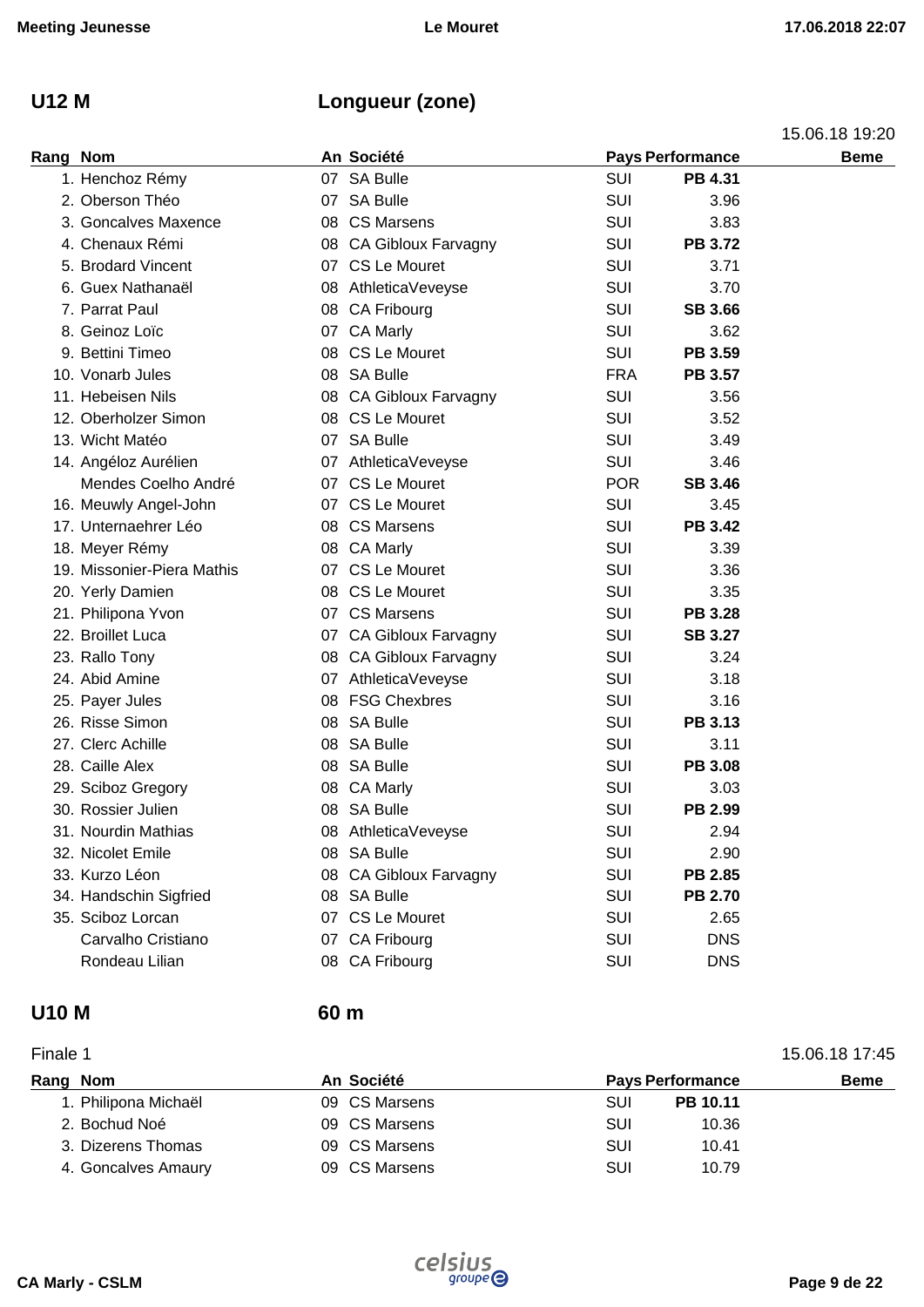| <b>U10 M</b> |                      | 60 m |                              | (cont.)    |                         |                |
|--------------|----------------------|------|------------------------------|------------|-------------------------|----------------|
| Finale 2     |                      |      |                              |            |                         | 15.06.18 17:45 |
|              | Rang Nom             |      | An Société                   |            | <b>Pays Performance</b> | <b>Beme</b>    |
|              | 1. Abid Alexandre    |      | 09 AthleticaVeveyse          | SUI        | PB 10.44                |                |
|              | 2. Baldoni Noan      |      | 09 AthleticaVeveyse          | <b>SUI</b> | PB 10.53                |                |
|              | 3. Oberson Arthur    |      | 10 SA Bulle                  | SUI        | PB 10.58                |                |
|              | 4. Piller Antonin    |      | 10 CS Marsens                | SUI        | 11.00                   |                |
| Finale 3     |                      |      |                              |            |                         | 15.06.18 17:45 |
|              | Rang Nom             |      | An Société                   |            | <b>Pays Performance</b> | <b>Beme</b>    |
|              | 1. Kurzo Jeremy      |      | 09 CA Gibloux Farvagny       | SUI        | PB 10.46                |                |
|              | 2. Bourdilloud Loïc  |      | 10 AthleticaVeveyse          | <b>SUI</b> | PB 10.89                |                |
|              | 3. Rossier Matthieu  |      | 11 SA Bulle                  | <b>SUI</b> | 11.38                   |                |
|              | 4. Both Tim          |      | 10 CS Marsens                | <b>SUI</b> | PB 11.59                |                |
| Finale 4     |                      |      |                              |            |                         | 15.06.18 17:45 |
|              | Rang Nom             |      | An Société                   |            | <b>Pays Performance</b> | <b>Beme</b>    |
|              | 1. Murith Cyprien    |      | 09 SA Bulle                  | SUI        | PB 11.53                |                |
|              | 2. Guex Jérémie      |      | 10 AthleticaVeveyse          | SUI        | 11.99                   |                |
|              | 3. Gremaud Yohan     |      | 10 CS Marsens                | <b>SUI</b> | 12.26                   |                |
|              | 4. Magnin Joël       |      | 11 CA Marly                  | SUI        | 12.74                   |                |
| Finale 5     |                      |      |                              |            |                         | 15.06.18 17:45 |
|              | Rang Nom             |      | An Société                   |            | <b>Pays Performance</b> | <b>Beme</b>    |
|              | 1. Guichard Benjamin |      | 09 CS Marsens                | SUI        | PB 11.69                |                |
|              | 2. Torche Illias     |      | 09 CA Marly                  | SUI        | PB 12.00                |                |
|              | 3. Poffet Lukas      |      | 10 Athletic Team Rechthalten | SUI        | 12.19                   |                |
|              | 4. Carron Jordi      |      | 09 CS Le Mouret              | SUI        | PB 12.80                |                |
| Finale 6     |                      |      |                              |            |                         | 15.06.18 17:45 |
|              | Rang Nom             |      | An Société                   |            | <b>Pays Performance</b> | <b>Beme</b>    |
|              | 1. Zahnd Tim         |      | 09 CA Fribourg               | SUI        | 11.09                   |                |
|              | 2. Regamey Quentin   |      | 09 SA Bulle                  | <b>SUI</b> | 11.14                   |                |
|              | 3. Vuadens Nolan     |      | 10 AthleticaVeveyse          | <b>SUI</b> | 11.36                   |                |
|              | 4. Buchs Noël        |      | 13 CA Fribourg               |            | 12.70                   |                |
| <b>U10 M</b> |                      |      | 1000 m                       |            |                         |                |
| Finale 1     |                      |      |                              |            |                         | 15.06.18 19:35 |
|              | Rang Nom             |      | An Société                   |            | <b>Pays Performance</b> | <b>Beme</b>    |
|              | 1. Beutler Jonas     |      | 09 FSG Estavayer-le-Lac      | SUI        | SB 3:42.43              |                |
|              | 2. Regamey Quentin   |      | 09 SA Bulle                  | SUI        | 3:59.03                 |                |
|              | 3. Philipona Michaël |      | 09 CS Marsens                | <b>SUI</b> | 4:03.99                 |                |
|              | 4. Piller Antonin    |      | 10 CS Marsens                | <b>SUI</b> | PB 4:05.43              |                |
|              | 5. Guex Jérémie      |      | 10 AthleticaVeveyse          | SUI        | PB 4:06.07              |                |
|              | 6. Oberson Arthur    |      | 10 SA Bulle                  | SUI        | PB 4:07.41              |                |

7. Vuadens Nolan 10 AthleticaVeveyse SUI 4:08.99 8. Dizerens Thomas **09 CS Marsens COMARGISTS** SUI **PB 4:09.84** 

9. Zahnd Tim **09 CA Fribourg CA Fribourg** SUI 4:15.09

- 10. Murith Cyprien **10. Murith Cyprien 10. Murith Cyprien 10. SUI PB 4:17.42**
- 11. Abid Alexandre **11. Abid Alexandre 11. Abid Alexandre** 11. Abid 4:21.57
- **CA Marly CSLM Page 10 de 22**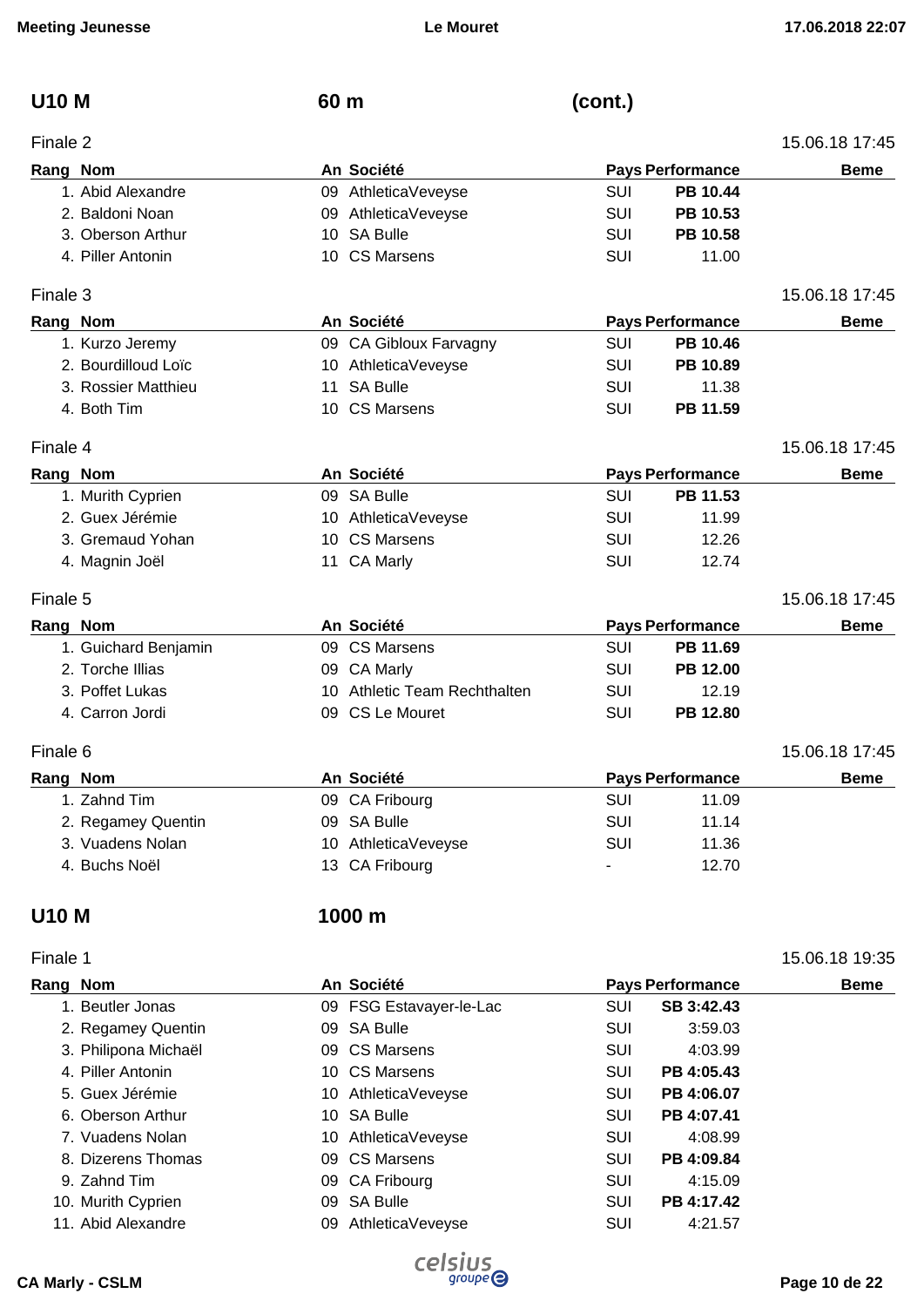15.06.18 18:00

## **U10 M 1000 m (cont.)**

| Rang Nom              | An Société                   | <b>Pays Performance</b>  | <b>Beme</b> |
|-----------------------|------------------------------|--------------------------|-------------|
| 12. Rossier Matthieu  | 11 SA Bulle                  | SUI<br>4:22.32           |             |
| 13. Baldoni Noan      | 09 AthleticaVeveyse          | PB 4:26.10<br><b>SUI</b> |             |
| 14. Bourdilloud Loïc  | 10 AthleticaVeveyse          | 4:27.29<br><b>SUI</b>    |             |
| 15. Gremaud Yohan     | 10 CS Marsens                | PB 4:32.33<br><b>SUI</b> |             |
| 16. Kurzo Jeremy      | 09 CA Gibloux Farvagny       | PB 4:35.37<br><b>SUI</b> |             |
| 17. Goncalves Amaury  | 09 CS Marsens                | <b>SUI</b><br>4:36.21    |             |
| 18. Torche Illias     | 09 CA Marly                  | PB 4:38.26<br>SUI        |             |
| 19. Both Tim          | 10 CS Marsens                | SUI<br>4:39.22           |             |
| 20. Carron Jordi      | 09 CS Le Mouret              | SUI<br>4:39.49           |             |
| 21. Guichard Benjamin | 09 CS Marsens                | SUI<br>4:46.44           |             |
| 22. Magnin Joël       | 11 CA Marly                  | SUI<br>4:46.94           |             |
| 23. Poffet Lukas      | 10 Athletic Team Rechthalten | <b>SUI</b><br>5:08.77    |             |
| Bochud Noé            | 09 CS Marsens                | SUI<br><b>DNS</b>        |             |

## **U10 M Balle 80 gr**

**Rang Nom An Société Pays Performance Beme**  1. Baldoni Noan 09 AthleticaVeveyse SUI **PB 28.64** 2. Bourdilloud Loïc 10 AthleticaVeveyse SUI 25.97 3. Oberson Arthur **10 SA Bulle Suite SUI PB 25.17** 4. Bochud Noé 09 CS Marsens SUI 23.36 5. Murith Cyprien **Canadian Company of SA Bulle** SUI **PB 22.35** 6. Philipona Michaël 09 CS Marsens SUI **PB 21.44** 7. Magnin Joël 11 CA Marly SUI 21.16 8. Piller Antonin **10 CS Marsens** SUI 20.50 9. Dizerens Thomas **09 CS Marsens** SUI 19.21 10. Guichard Benjamin 09 CS Marsens SUI 19.05 11. Torche Illias **18.60 18.60 18.60 18.60 18.60 18.60** 12. Abid Alexandre 09 AthleticaVeveyse SUI 18.55 13. Goncalves Amaury **09 CS Marsens** 199 CS Marsens 18.01 14. Regamey Quentin **17.67 19. In the U.S. A. Bulle 17.67 SUI** 17.67 15. Guex Jérémie 10 AthleticaVeveyse SUI 14.70 16. Gremaud Yohan 10 CS Marsens 10 CS Marsens SUI 14.25 17. Rossier Matthieu **11 SA Bulle 11 SA Bulle** SUI 14.02 18. Vuadens Nolan 10 AthleticaVeveyse SUI 12.98 19. Kurzo Jeremy 09 CA Gibloux Farvagny SUI **PB 12.35** 20. Both Tim 12.04 **10 CS Marsens** SUI 12.04 21. Carron Jordi 09 CS Le Mouret SUI 12.00

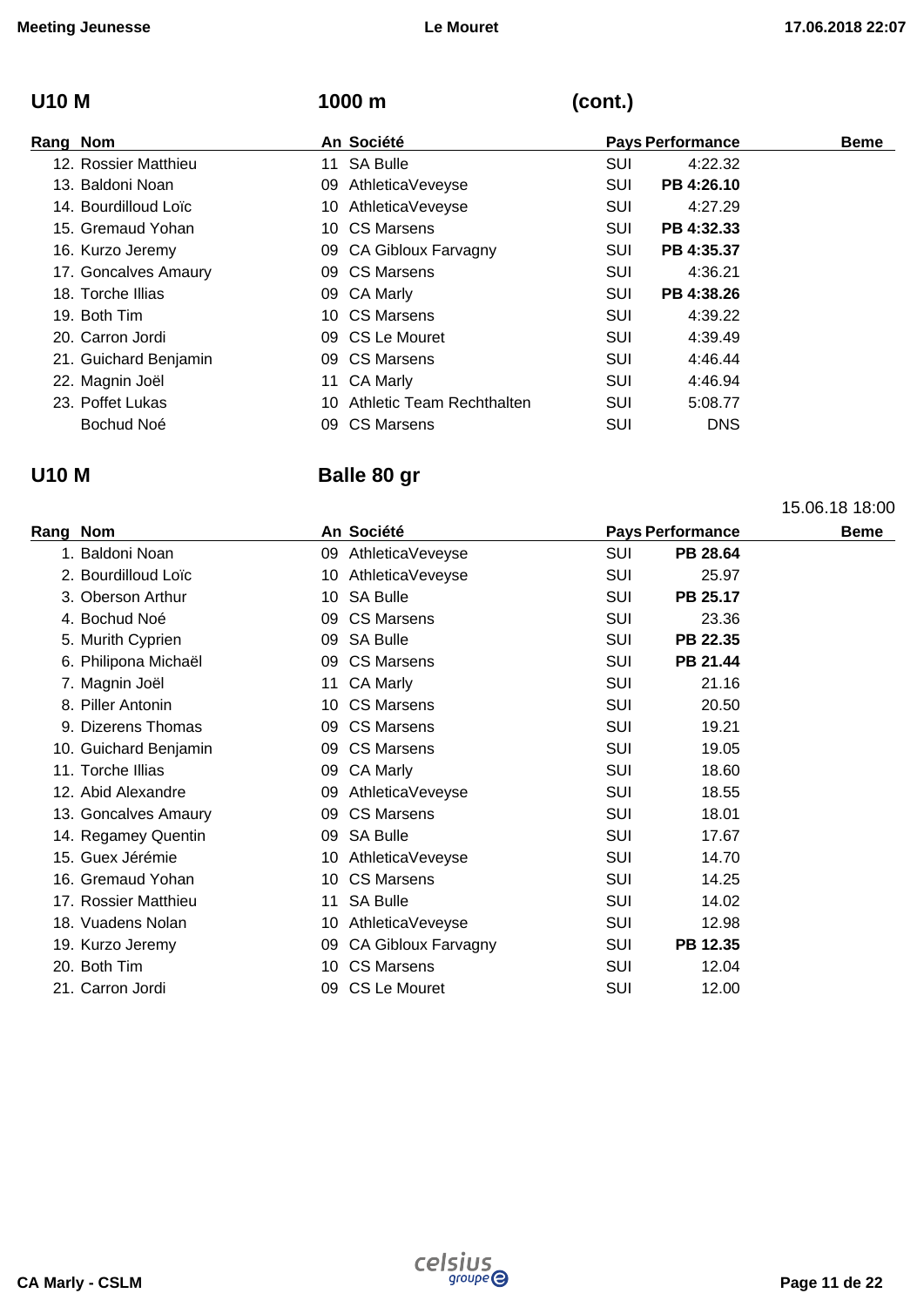| <b>WOM / U20 W / U18 W</b> | 100 m               |            |                         |                |
|----------------------------|---------------------|------------|-------------------------|----------------|
| Finale 1                   | Vent: -0.8          |            |                         | 15.06.18 21:05 |
| Rang Nom                   | An Société          |            | <b>Pays Performance</b> | <b>Beme</b>    |
| 1. Bertschy Elina          | 01 CS Le Mouret     | <b>SUI</b> | 13.81                   |                |
| 2. Apostol Emma            | 02 AthleticaVeveyse | <b>SUI</b> | PB 13.92                |                |
| Widmer Jasmin              | 02 TSV St. Antoni   | SUI        | <b>DNS</b>              |                |
| Finale 2                   | Vent: -0.8          |            |                         | 15.06.18 21:05 |
| Rang Nom                   | An Société          |            | <b>Pays Performance</b> | <b>Beme</b>    |
| 1. Stadelmann Rahel        | 01 TSV St. Antoni   | SUI        | 13.86                   |                |
| 2. Gobet Alice             | 02 CA Marly         | <b>SUI</b> | 14.57                   |                |
| 3. Fosserat Christel       | 01 AthleticaVeveyse | SUI        | 15.88                   |                |
| Finale 3                   | Vent: -0.2          |            |                         | 15.06.18 21:05 |
| Rang Nom                   | An Société          |            | <b>Pays Performance</b> | <b>Beme</b>    |
| 1. Gremaud Jeanne          | 98 CS Le Mouret     | <b>SUI</b> | PB 14.09                |                |
| 2. Rouiller Olivia         | 01 CA Marly         | SUI        | 14.37                   |                |
| 3. Renevey Constance       | 02 CA Belfaux       | <b>SUI</b> | 14.86                   |                |
| U18 W / U20 W / WOM        | 600 m               |            |                         |                |
| Finale 1                   |                     |            |                         | 15.06.18 21:55 |
| Rang Nom                   | An Société          |            | <b>Pays Performance</b> | <b>Beme</b>    |
| 1. Gremaud Jeanne          | 98 CS Le Mouret     | SUI        | PB 1:40.00              |                |

| T. Glemaud Jeanne  | 90 CO LE MOUTEL     | <b>JUL</b> | <b>PD 1.40.00</b> |
|--------------------|---------------------|------------|-------------------|
| 2. Rouiller Olivia | 01 CA Marly         | SUI.       | PB 1:44.52        |
| 3. Giroud Emilie   | 02 CS Le Mouret     | SUI.       | PB 1:48.62        |
| Apostol Emma       | 02 AthleticaVeveyse | SUI        | DNF               |

## **U18 W / WOM / U20 W / U16 W Hauteur**

|                       |    |                     |                         | 15.06.18 17:45 |
|-----------------------|----|---------------------|-------------------------|----------------|
| Rang Nom              |    | An Société          | <b>Pays Performance</b> | <b>Beme</b>    |
| 1. Bortoluzzi Céline  |    | 03 AC Murten        | <b>SUI</b>              | <b>SB 1.58</b> |
| 2. Stadelmann Rahel   | 01 | TSV St. Antoni      | <b>SUI</b>              | <b>PB 1.45</b> |
| 3. Fragnière Anaïs    |    | 03 CS Marsens       | SUI                     | 1.45           |
| 4. Bochud Elise       |    | 04 CS Marsens       | <b>SUI</b>              | 1.40           |
| 5. Bertschy Elina     |    | 01 CS Le Mouret     | SUI                     | 1.35           |
| 6. Dubois Valentine   |    | 04 AthleticaVeveyse | <b>FRA</b>              | 1.35           |
| <b>Folly Marie</b>    |    | 03 AC Murten        | <b>SUI</b>              | <b>PB 1.35</b> |
| 8. Gavillet Lisa      |    | 04 CS Marsens       | <b>SUI</b>              | <b>PB 1.30</b> |
| Niederhäuser Ivana    |    | 04 TSV St. Antoni   | <b>SUI</b>              | 1.30           |
| 10. Payer Mathilde    |    | 04 FSG Chexbres     | SUI                     | <b>PB 1.25</b> |
| 11. Hayoz Soraya      |    | 03 CS Le Mouret     | <b>SUI</b>              | 1.20           |
| Simitsch Sandrine     |    | 03 AC Murten        | SUI                     | 1.20           |
| 13. Wyssmüller Claire |    | 04 CS Marsens       | SUI                     | 1.10           |
| Widmer Jasmin         |    | 02 TSV St. Antoni   | SUI                     | <b>DNS</b>     |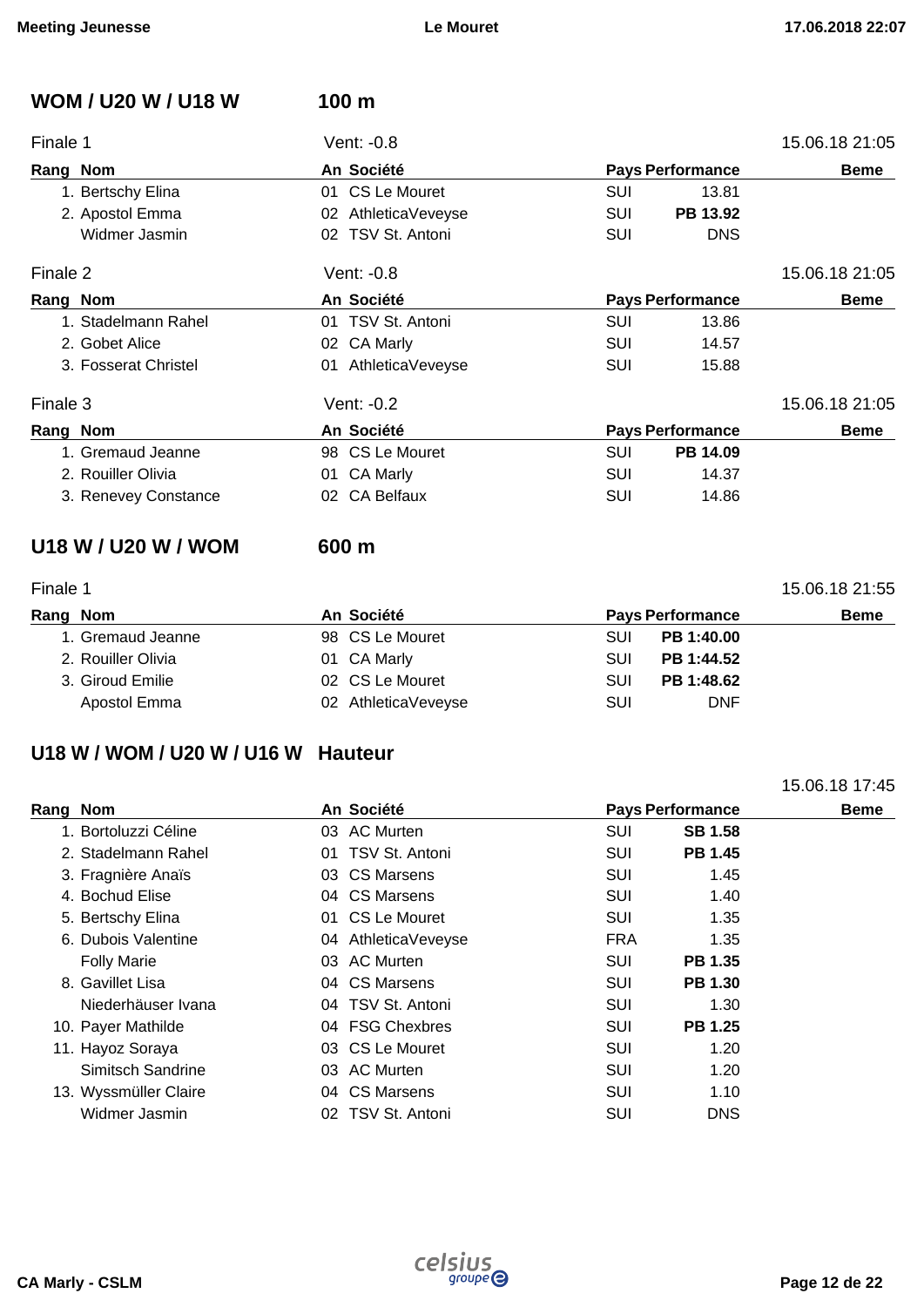## **U20 W / WOM Javelot 600 gr**

|          |                   |                 |     |                         | 15.06.18 19:45 |
|----------|-------------------|-----------------|-----|-------------------------|----------------|
| Rang Nom |                   | An Société      |     | <b>Pays Performance</b> | <b>Beme</b>    |
|          | 1. Gremaud Jeanne | 98 CS Le Mouret | SUI | <b>PB 18.50</b>         |                |

### **U18 W / U16 W 1000 m**

### Finale 1 15.06.18 21:50

| Rang Nom              | An Société        |            | <b>Pays Performance</b> | <b>Beme</b> |
|-----------------------|-------------------|------------|-------------------------|-------------|
| 1. Stettler Seraina   | 01 AC Murten      | SUI        | 3:14.29                 |             |
| 2. Gross Livia        | 03 TV Alterswil   | SUI        | 3:17.56                 |             |
| 3. Jornod Leonie      | 03 AC Murten      | SUI        | 3:26.61                 |             |
| 4. Vogt Lisa          | 04 TV Wünnewil    | SUI        | 3:27.01                 |             |
| 5. Lüthi Tamara       | 04 AC Murten      | SUI        | PB 3:28.16              |             |
| 6. Fragnière Anaïs    | 03 CS Marsens     | SUI        | 3:44.04                 |             |
| 7. Pidoux Cynthia     | 03 CA Fribourg    | SUI        | PB 3:48.35              |             |
| 8. Payer Mathilde     | 04 FSG Chexbres   | SUI        | PB 3:58.05              |             |
| 9. Niederhäuser Ivana | 04 TSV St. Antoni | <b>SUI</b> | 4:10.62                 |             |
| Feldmann Naomi        | 04 CA Marly       | SUI        | <b>DNS</b>              |             |

## **U18 W Javelot 500 gr**

|                   |                 |                         | 15.06.18 19:45 |
|-------------------|-----------------|-------------------------|----------------|
| Rang Nom          | An Société      | <b>Pays Performance</b> | <b>Beme</b>    |
| 1. Bertschy Elina | 01 CS Le Mouret | SUI<br>17.05            |                |

## **U16 W 80 m**

| Finale 1                | Vent: 0.9           |            |                         | 15.06.18 20:45 |
|-------------------------|---------------------|------------|-------------------------|----------------|
| Rang Nom                | An Société          |            | <b>Pays Performance</b> | <b>Beme</b>    |
| 1. Bischofberger Coline | 03 TSV Düdingen     | <b>SUI</b> | 10.75                   |                |
| 2. Philipona Josiane    | 03 CS Marsens       | SUI        | 11.17                   |                |
| 3. Bortoluzzi Céline    | 03 AC Murten        | SUI        | 11.37                   |                |
| 4. Simitsch Sandrine    | 03 AC Murten        | <b>SUI</b> | 11.52                   |                |
| Finale 2                | Vent: 0.0           |            |                         | 15.06.18 20:45 |
| Rang Nom                | An Société          |            | <b>Pays Performance</b> | <b>Beme</b>    |
| 1. Dubois Valentine     | 04 AthleticaVeveyse | <b>FRA</b> | PB 11.50                |                |
| 2. Pidoux Cynthia       | 03 CA Fribourg      | SUI        | 11.73                   |                |
| 3. Fragnière Anaïs      | 03 CS Marsens       | <b>SUI</b> | PB 11.78                |                |
| 4. Hayoz Soraya         | 03 CS Le Mouret     | <b>SUI</b> | 12.06                   |                |
| Finale 3                | Vent: -1.2          |            |                         | 15.06.18 20:45 |
| Rang Nom                | An Société          |            | <b>Pays Performance</b> | <b>Beme</b>    |
| 1. Wyssmüller Claire    | 04 CS Marsens       | <b>SUI</b> | 12.52                   |                |
| 2. Gavillet Lisa        | 04 CS Marsens       | <b>SUI</b> | PB 12.58                |                |
| 3. Joye Lisa            | 04 CS Marsens       | <b>SUI</b> | PB 13.35                |                |
| <b>Folly Axelle</b>     | 03 CA Belfaux       | <b>SUI</b> | <b>DNS</b>              |                |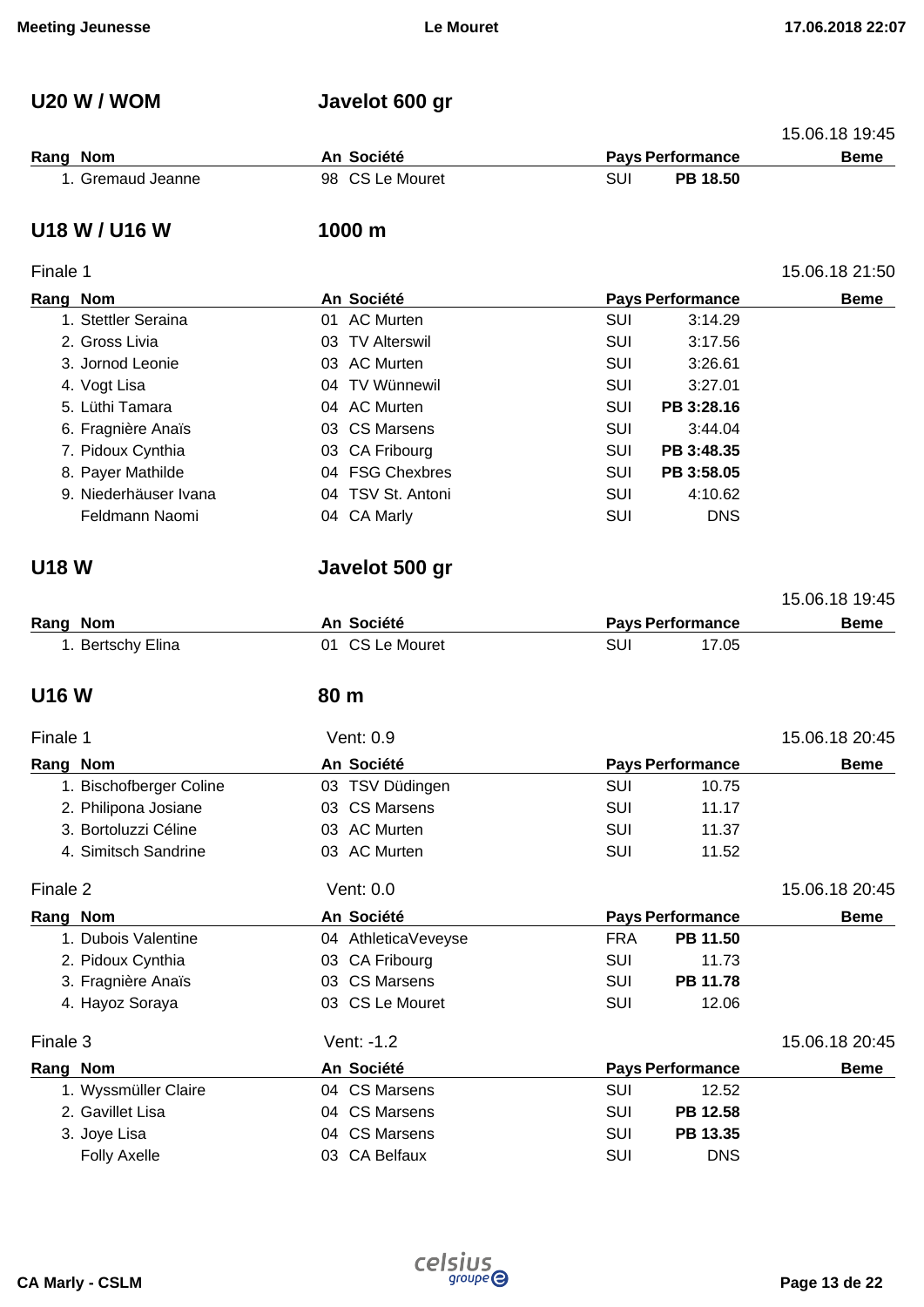| <b>U16W</b>           | 80 m              | (cont.)                 |                |
|-----------------------|-------------------|-------------------------|----------------|
| Finale 4              | Vent: -0.4        |                         | 15.06.18 20:45 |
| Rang Nom              | An Société        | <b>Pays Performance</b> | <b>Beme</b>    |
| 1. Niederhäuser Ivana | 04 TSV St. Antoni | SUI<br>11.81            |                |
| 2. Bochud Elise       | 04 CS Marsens     | SUI<br>12.14            |                |
| 3. Folly Marie        | 03 AC Murten      | SUI<br>12.38            |                |
| 4. Feldmann Naomi     | 04 CA Marly       | SUI<br>13.11            |                |
| Finale 5              | Vent: -1.2        |                         | 15.06.18 20:45 |
| Rang Nom              | An Société        | <b>Pays Performance</b> | <b>Beme</b>    |
| 1. Vogt Lisa          | 04 TV Wünnewil    | SUI<br>11.53            |                |
| 2. Payer Mathilde     | 04 FSG Chexbres   | SUI<br>11.73            |                |
| 3. Barthélémy Orane   | 04 CS Marsens     | SUI<br>12.64            |                |

## **U16 W Javelot 400 gr**

|                      |               |                         |                 | 15.06.18 19:45 |
|----------------------|---------------|-------------------------|-----------------|----------------|
| Rang Nom             | An Société    | <b>Pays Performance</b> | <b>Beme</b>     |                |
| 1. Bortoluzzi Céline | 03 AC Murten  | SUI                     | PB 26.05        |                |
| 2. Folly Marie       | 03 AC Murten  | SUI                     | 25.68           |                |
| 3. Simitsch Sandrine | 03 AC Murten  | SUI                     | 18.53           |                |
| 4. Jornod Leonie     | 03 AC Murten  | SUI                     | <b>PB 17.18</b> |                |
| 5. Bochud Elise      | 04 CS Marsens | SUI                     | 14.35           |                |
|                      |               |                         |                 |                |

## **U14 W 60 m**

### Finale 1 15.06.18 20:10

| Rang Nom             | An Société          |            | <b>Pays Performance</b> | <b>Beme</b> |
|----------------------|---------------------|------------|-------------------------|-------------|
| 1. Margueron Justine | 06 CS Marsens       | SUI        | <b>PB 8.84</b>          |             |
| 2. Tâche Louna       | 05 AthleticaVeveyse | SUI        | 8.89                    |             |
| 3. Romanens Elise    | 06 CS Marsens       | SUI        | <b>SB 9.30</b>          |             |
| 4. Krone Maeva       | 05 CA Fribourg      | <b>SUI</b> | <b>SB 9.35</b>          |             |

Finale 2 15.06.18 20:10

| Rang Nom           | An Société                   | <b>Pays Performance</b> |                | <b>Beme</b> |
|--------------------|------------------------------|-------------------------|----------------|-------------|
| 1. Schornoz Salomé | 05 CS Marsens                | SUI                     | 9.32           |             |
| 2. Murith Elyne    | 06 CS Marsens                | SUI                     | 9.37           |             |
| 3. Betticher Léane | 06 Athletic Team Rechthalten | SUI                     | <b>SB 9.49</b> |             |
| 4. Genoud Camille  | 05 CS Marsens                | SUI                     | 9.54           |             |

### Finale 3 15.06.18 20:10

| Rang Nom |                    | An Société                   | <b>Pays Performance</b> |                | <b>Beme</b> |
|----------|--------------------|------------------------------|-------------------------|----------------|-------------|
|          | 1. Rotzetter Eline | 06 Athletic Team Rechthalten | <b>SUI</b>              | <b>SB 9.37</b> |             |
|          | 2. Gremaud Elsa    | 05 CS Le Mouret              | <b>SUI</b>              | <b>SB 9.42</b> |             |
|          | 3. Kern Alicia     | 06 AthleticaVeveyse          | SUI                     | 9.98           |             |
|          | 4. Dubey Chloé     | 05 AC Murten                 | SUI                     | 10.03          |             |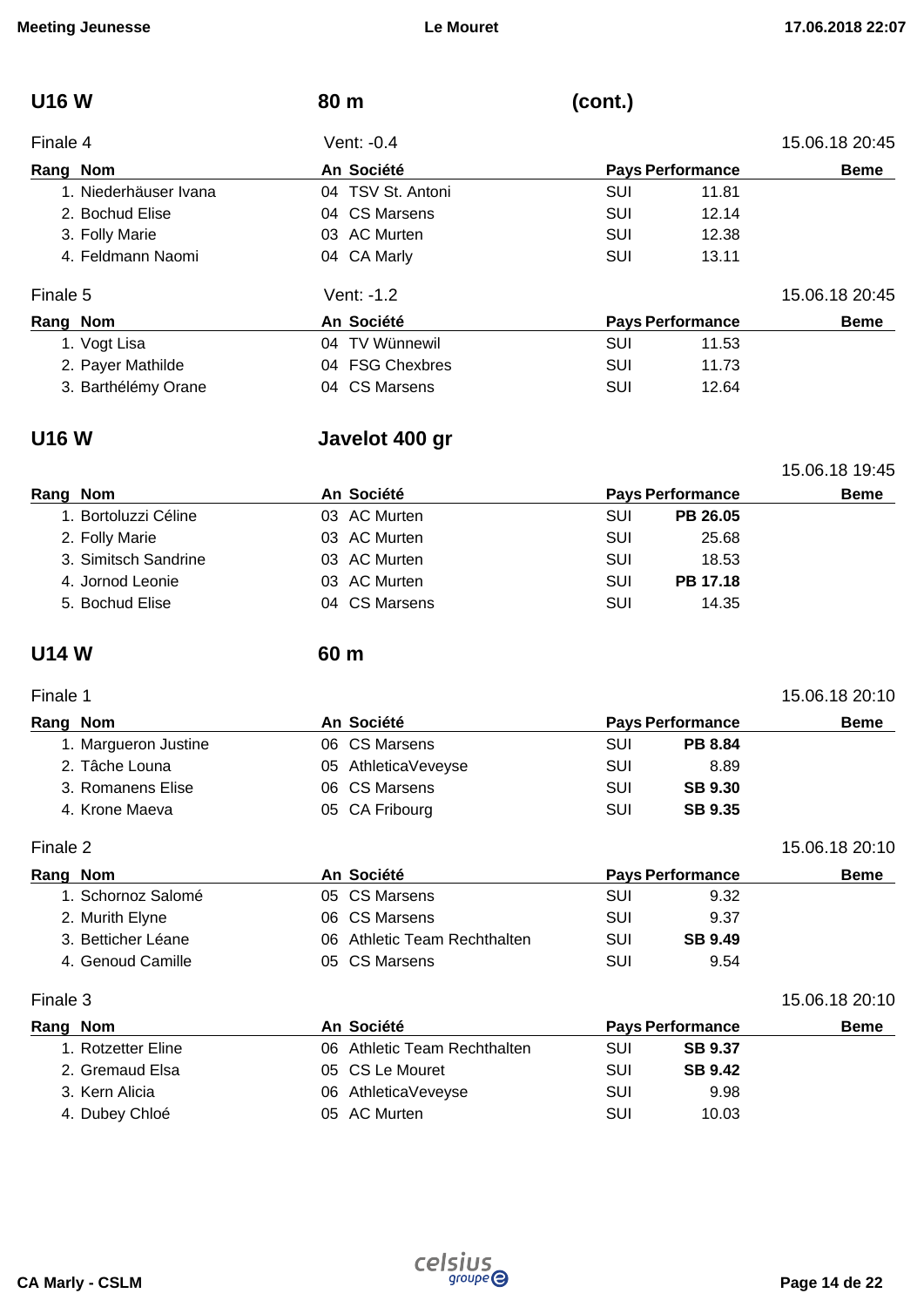| <b>U14 W</b> | 60 m | (cont.) |
|--------------|------|---------|
|              |      |         |

| Finale 4                     |     |                         |  |  |  |
|------------------------------|-----|-------------------------|--|--|--|
| An Société                   |     | <b>Pays Performance</b> |  |  |  |
| 05 Athletic Team Rechthalten | SUI | <b>SB 9.44</b>          |  |  |  |
| 05 Athletic Team Rechthalten | SUI | <b>SB 9.49</b>          |  |  |  |
| 06 TSV Düdingen              | SUI | 10.22                   |  |  |  |
| 05 TSV Düdingen              | SUI | <b>DNS</b>              |  |  |  |
|                              |     |                         |  |  |  |

### Finale 5 15.06.18 20:10

| Rang Nom |                        | An Société             | <b>Pays Performance</b> |            | Beme |
|----------|------------------------|------------------------|-------------------------|------------|------|
|          | 1. Kapeller Gwendoline | 06 CA Gibloux Farvagny | SUI                     | 10.02      |      |
|          | 2. Roubaty Lauriane    | 05 CS Le Mouret        | SUI                     | 10.25      |      |
|          | 3. Guillet Agnès       | 06 CS Marsens          | SUI                     | 10.30      |      |
|          | Gabaglio Jade          | 05 CA Belfaux          | SUI                     | <b>DNS</b> |      |

### Finale 6 15.06.18 20:10

| Rang Nom           | An Société             | <b>Pays Performance</b> | <b>Beme</b> |                |
|--------------------|------------------------|-------------------------|-------------|----------------|
| 1. Bissig Léonie   | 05 CS Le Mouret        | SUI                     | PB 10.39    |                |
| 2. Baudin Lucie    | 06 CA Gibloux Farvagny | SUI                     | 10.44       |                |
| 3. Murith Marie    | 06 SA Bulle            | SUI                     | 10.49       |                |
| 4. Hedinger Solène | 06 AthleticaVeveyse    | SUI                     | 10.90       |                |
| Finale 7           |                        |                         |             | 15.06.18 20:10 |

| Rang Nom |                   | An Société             |     | <b>Pays Performance</b> | <b>Beme</b> |
|----------|-------------------|------------------------|-----|-------------------------|-------------|
|          | . Bracher Aude    | 06 AthleticaVeveyse    | SUI | 10.12                   |             |
|          | 2. Monney Emma    | 06 CA Gibloux Farvagny | SUI | PB 10.73                |             |
|          | 3. Biland Lou     | 06 CS Le Mouret        | SUI | <b>PB 10.78</b>         |             |
|          | 4. Beaud Charline | 06 SA Bulle            | SUI | 12.16                   |             |

## **U14 W 1000 m**

|          |                         |     |                              |            |                         | 15.06.18 21:40 |
|----------|-------------------------|-----|------------------------------|------------|-------------------------|----------------|
| Rang Nom |                         |     | An Société                   |            | <b>Pays Performance</b> | <b>Beme</b>    |
|          | 1. Huber Anouk          |     | 05 Athletic Team Rechthalten | SUI        | PB 3:24.27              |                |
|          | 2. Genoud Camille       |     | 05 CS Marsens                | <b>SUI</b> | PB 3:24.53              |                |
|          | 3. Schornoz Salomé      |     | 05 CS Marsens                | SUI        | PB 3:25.39              |                |
|          | 4. Rotzetter Eline      |     | 06 Athletic Team Rechthalten | SUI        | PB 3:25.66              |                |
|          | 5. Betticher Léane      |     | 06 Athletic Team Rechthalten | SUI        | SB 3:25.82              |                |
|          | 6. Murith Elyne         | 06. | <b>CS Marsens</b>            | SUI        | PB 3:26.38              |                |
|          | 7. Dubey Chloé          |     | 05 AC Murten                 | SUI        | 3:33.16                 |                |
|          | 8. Krone Maeva          | 05  | CA Fribourg                  | SUI        | SB 3:33.51              |                |
|          | 9. Hayoz Jasmin         | 05. | Athletic Team Rechthalten    | SUI        | 3:36.12                 |                |
|          | 10. Kapeller Gwendoline |     | 06 CA Gibloux Farvagny       | SUI        | PB 3:43.82              |                |
|          | 11. Gremaud Elsa        |     | 05 CS Le Mouret              | SUI        | SB 3:50.64              |                |
|          | 12. Biland Lou          |     | 06 CS Le Mouret              | SUI        | PB 3:53.79              |                |
|          | 13. Studer Zoé          | 06. | <b>CA Broyard</b>            | SUI        | PB 4:00.66              |                |
|          | 14. Kern Alicia         | 06. | AthleticaVeveyse             | SUI        | PB 4:01.48              |                |
|          | 15. Margueron Charline  | 06  | CA Marly                     | SUI        | 4:03.15                 |                |
|          | 16. Monney Emma         | 06. | <b>CA Gibloux Farvagny</b>   | SUI        | 4:03.92                 |                |
|          | 17. Baudin Lucie        | 06  | <b>CA Gibloux Farvagny</b>   | SUI        | PB 4:05.20              |                |
|          | 18. Burri Cecile        | 06  | TSV Düdingen                 | SUI        | SB 4:07.44              |                |

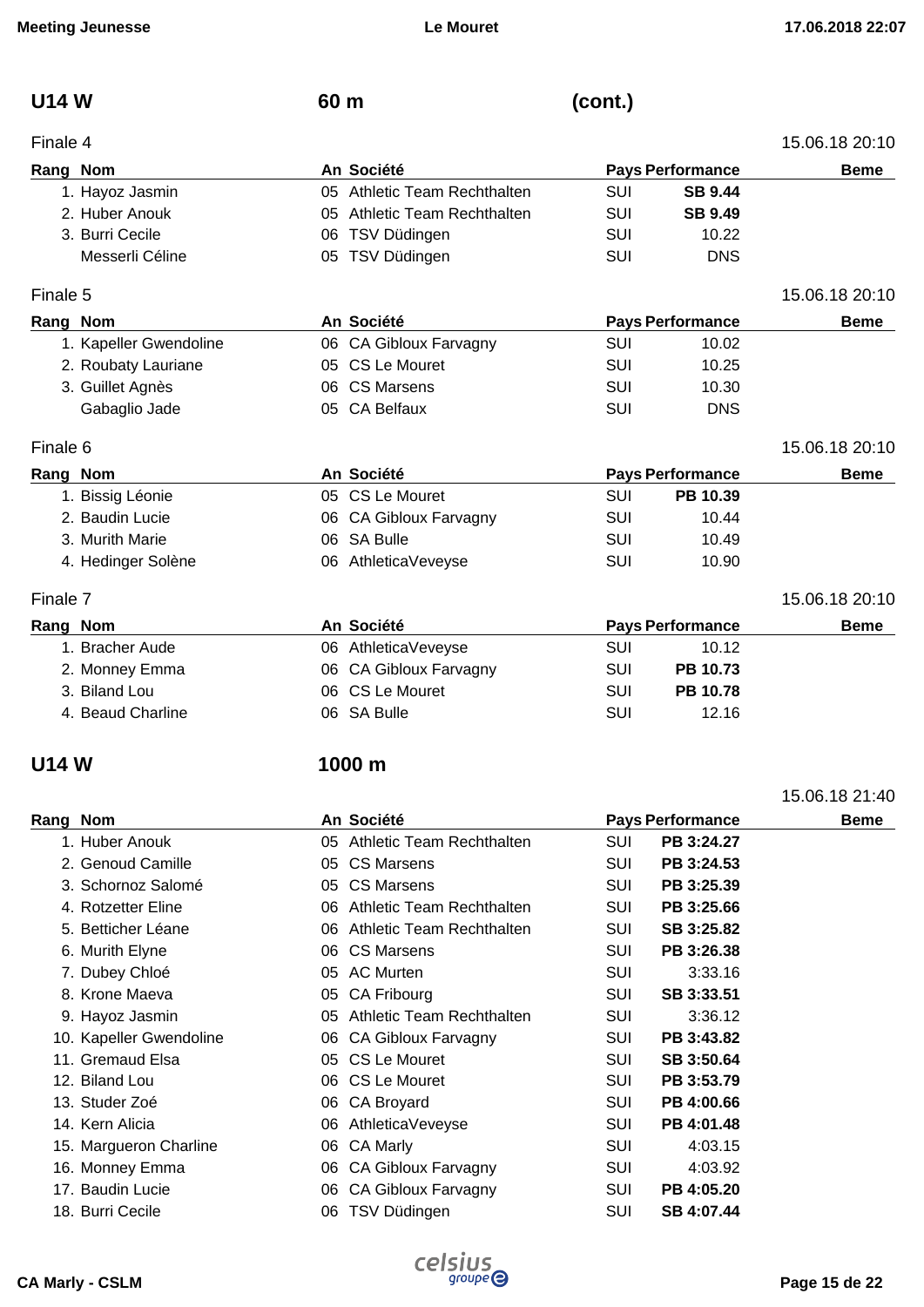## **U14 W 1000 m (cont.)**

| Rang Nom |                       | An Société          |            | <b>Pays Performance</b> | <b>Beme</b> |
|----------|-----------------------|---------------------|------------|-------------------------|-------------|
|          | 19. Bissig Léonie     | 05 CS Le Mouret     | SUI        | SB 4:08.72              |             |
|          | 20. Roubaty Lauriane  | 05 CS Le Mouret     | SUI        | PB 4:09.89              |             |
|          | 21. Margueron Justine | 06 CS Marsens       | SUI        | 4:10.08                 |             |
|          | 22. Guillet Agnès     | 06 CS Marsens       | SUI        | 4:11.91                 |             |
|          | 23. Bracher Aude      | 06 AthleticaVeveyse | <b>SUI</b> | 4:19.84                 |             |
|          | 24. Hedinger Solène   | 06 AthleticaVeveyse | SUI        | 4:20.60                 |             |
|          | 25. Beaud Charline    | 06 SA Bulle         | SUI        | PB 4:27.39              |             |
|          | Messerli Céline       | 05 TSV Düdingen     | SUI        | <b>DNS</b>              |             |
|          | <b>Murith Marie</b>   | 06 SA Bulle         | SUI        | <b>DNS</b>              |             |
|          | Romanens Elise        | 06 CS Marsens       | SUI        | <b>DNS</b>              |             |
|          | Tâche Louna           | 05 AthleticaVeveyse | SUI        | <b>DNS</b>              |             |

## **U14 W Longueur (zone)**

|                         |    |                        |                         |                | 15.06.18 18:00 |
|-------------------------|----|------------------------|-------------------------|----------------|----------------|
| Rang Nom                |    | An Société             | <b>Pays Performance</b> |                | <b>Beme</b>    |
| 1. Murith Elyne         |    | 06 CS Marsens          | <b>SUI</b>              | PB 4.59        |                |
| 2. Margueron Justine    |    | 06 CS Marsens          | SUI                     | <b>PB 4.30</b> |                |
| 3. Schornoz Salomé      |    | 05 CS Marsens          | SUI                     | 4.25           |                |
| 4. Genoud Camille       |    | 05 CS Marsens          | <b>SUI</b>              | 4.12           |                |
| 5. Kern Alicia          |    | 06 AthleticaVeveyse    | <b>SUI</b>              | <b>PB 4.07</b> |                |
| 6. Dubey Chloé          |    | 05 AC Murten           | <b>SUI</b>              | 4.06           |                |
| 7. Gremaud Elsa         |    | 05 CS Le Mouret        | <b>SUI</b>              | 4.03           |                |
| 8. Guillet Agnès        |    | 06 CS Marsens          | SUI                     | 3.75           |                |
| 9. Romanens Elise       |    | 06 CS Marsens          | <b>SUI</b>              | 3.73           |                |
| 10. Kapeller Gwendoline |    | 06 CA Gibloux Farvagny | SUI                     | 3.72           |                |
| 11. Murith Marie        |    | 06 SA Bulle            | <b>SUI</b>              | 3.54           |                |
| 12. Roubaty Lauriane    |    | 05 CS Le Mouret        | <b>SUI</b>              | <b>PB 3.52</b> |                |
| 13. Bissig Léonie       |    | 05 CS Le Mouret        | <b>SUI</b>              | <b>PB 3.50</b> |                |
| 14. Bracher Aude        |    | 06 AthleticaVeveyse    | <b>SUI</b>              | 3.46           |                |
| 15. Baudin Lucie        |    | 06 CA Gibloux Farvagny | SUI                     | 3.44           |                |
| 16. Monney Emma         |    | 06 CA Gibloux Farvagny | SUI                     | <b>PB 3.25</b> |                |
| 17. Biland Lou          |    | 06 CS Le Mouret        | SUI                     | 3.05           |                |
| 18. Hedinger Solène     | 06 | AthleticaVeveyse       | <b>SUI</b>              | PB 3.01        |                |
| 19. Beaud Charline      |    | 06 SA Bulle            | <b>SUI</b>              | PB 2.84        |                |
| Gabaglio Jade           | 05 | <b>CA Belfaux</b>      | <b>SUI</b>              | <b>DNS</b>     |                |
|                         |    |                        |                         |                |                |

### **U12 W 60 m**

### Finale 1 15.06.18 19:00 **Rang** Nom **Beme An Société Pays** Performance **Beme** 1. Bourdilloud Léa 07 AthleticaVeveyse SUI **SB 9.37** 2. Bapst Lucile **2. Bapst Lucile 19.42** OB TSV Düdingen **SUI** 9.42 3. Hammel Méline **19.47 19.47 19.47 19.47 19.47 19.47** 4. Hendry Seraina **08 TSV Düdingen** SUI 9.86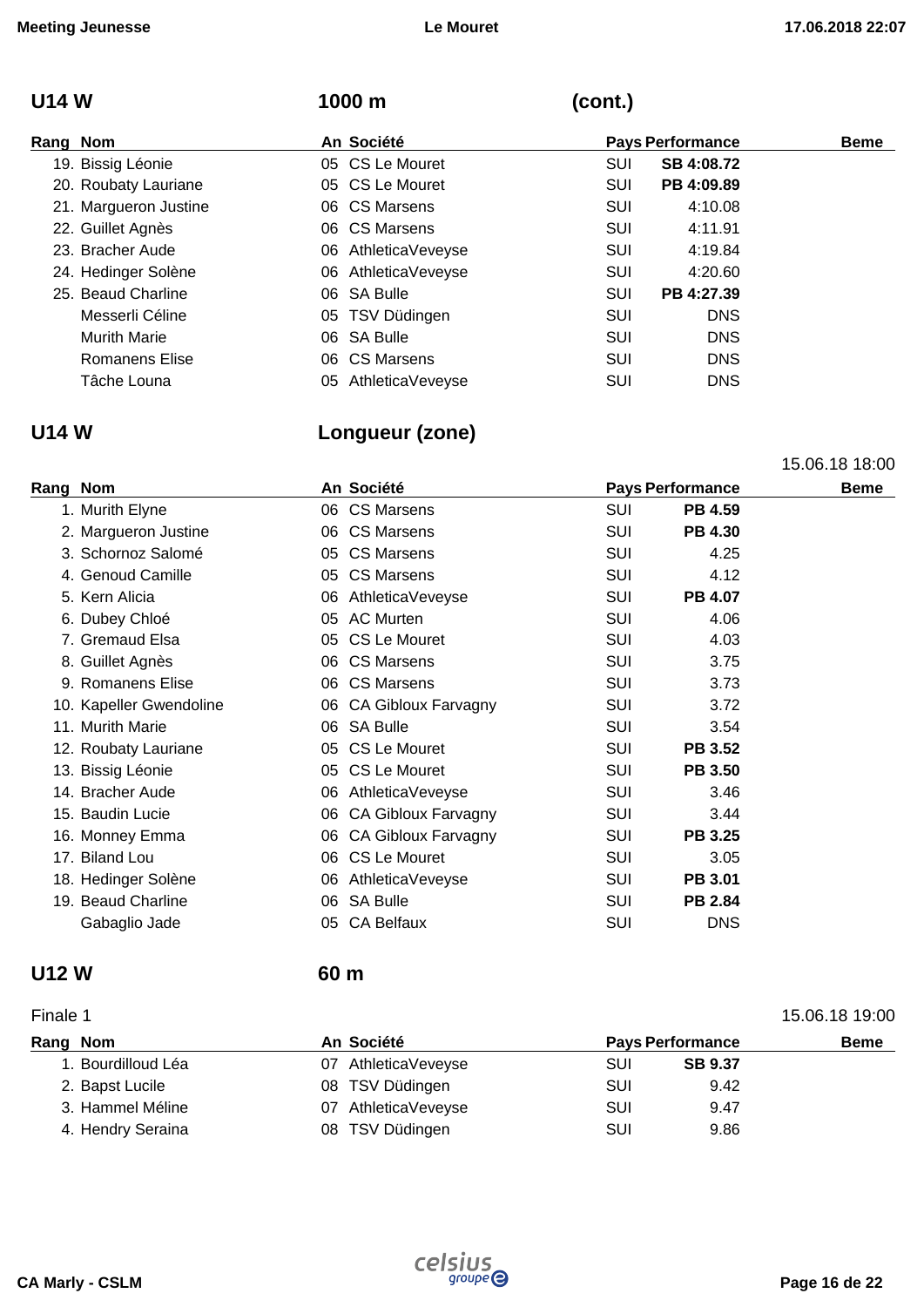| <b>U12 W</b>             | 60 m                         | (cont.)    |                         |                |
|--------------------------|------------------------------|------------|-------------------------|----------------|
| Finale 2                 |                              |            |                         | 15.06.18 19:00 |
| Rang Nom                 | An Société                   |            | <b>Pays Performance</b> | <b>Beme</b>    |
| 1. Habegger Eva          | 07 SA Bulle                  | <b>SUI</b> | <b>PB 9.74</b>          |                |
| 2. CLAUDE Emy            | 07 CS Le Mouret              | <b>SUI</b> | 9.87                    |                |
| 3. Marro Céleste         | 07 CS Marsens                | <b>SUI</b> | 9.92                    |                |
| 4. Van der burgt Inès    | 07 CA Gibloux Farvagny       | <b>NED</b> | 10.10                   |                |
| Finale 3                 |                              |            |                         | 15.06.18 19:00 |
| Rang Nom                 | An Société                   |            | <b>Pays Performance</b> | <b>Beme</b>    |
| 1. Perraudin Sara        | 07 CA Gibloux Farvagny       | SUI        | PB 9.79                 |                |
| 2. Vial Clémence         | 07 CS Marsens                | <b>SUI</b> | PB 9.89                 |                |
| 3. Mauron Aliya          | 08 TSV Düdingen              | <b>SUI</b> | 10.20                   |                |
| 4. Genoud Léa            | 07 AthleticaVeveyse          | SUI        | 10.25                   |                |
| Finale 4                 |                              |            |                         | 15.06.18 19:00 |
| Rang Nom                 | An Société                   |            | <b>Pays Performance</b> | <b>Beme</b>    |
| 1. Mülhauser Emma Louise | 07 CA Fribourg               | <b>SUI</b> | <b>PB 9.88</b>          |                |
| 2. Buntschu Julia        | 08 Athletic Team Rechthalten | SUI        | PB 9.93                 |                |
| 3. Poget Auréane         | 08 AthleticaVeveyse          | <b>SUI</b> | PB 10.01                |                |
| 4. Veri Charlotte        | 08 AthleticaVeveyse          | <b>SUI</b> | 10.15                   |                |
| Finale 5                 |                              |            |                         | 15.06.18 19:00 |
| Rang Nom                 | An Société                   |            | <b>Pays Performance</b> | <b>Beme</b>    |
| 1. Jaquier Noémie        | 07 CS Le Mouret              | <b>SUI</b> | PB 10.05                |                |
| 2. Andrade Laura         | 07 CS Le Mouret              | <b>POR</b> | <b>SB 10.28</b>         |                |
| 3. Rizzo Francesca       | 07 SA Bulle                  | <b>SUI</b> | 10.32                   |                |
| Rauber Liv               | 07 Athletic Team Rechthalten | <b>SUI</b> | <b>DNS</b>              |                |
| Finale 6                 |                              |            |                         | 15.06.18 19:00 |
| Rang Nom                 | An Société                   |            | <b>Pays Performance</b> | <b>Beme</b>    |
| 1. Niggli Shana          | 07 AthleticaVeveyse          | <b>SUI</b> | 10.36                   |                |
| 2. Hayoz Mia             | 07 CS Le Mouret              | <b>SUI</b> | 10.41                   |                |
| 3. Margueron Léane       | 08 CS Marsens                | SUI        | 10.53                   |                |
| 4. Romanens Lynda        | 07 CS Marsens                | SUI        | 10.71                   |                |
| Finale 7                 |                              |            |                         | 15.06.18 19:00 |
| Rang Nom                 | An Société                   |            | <b>Pays Performance</b> | <b>Beme</b>    |
| 1. Oberson Alexia        | 08 AthleticaVeveyse          | <b>SUI</b> | PB 10.31                |                |
| 2. Cudré-Mauroux Elodie  | 08 CS Le Mouret              | SUI        | 10.53                   |                |
| 3. Savary Julie          | 07 CS Marsens                | <b>SUI</b> | 10.68                   |                |
| 4. Wild Eve-Marie        | 07 CA Marly                  | SUI        | 10.81                   |                |
| Finale 8                 |                              |            |                         | 15.06.18 19:00 |
| Rang Nom                 | An Société                   |            | <b>Pays Performance</b> | <b>Beme</b>    |
| 1. Gedik Ilkay           | 07 CS Le Mouret              | SUI        | PB 10.31                |                |
| 2. Marthe Elia           | 08 CS Le Mouret              | SUI        | 10.66                   |                |
| 3. Lisboa Caetano leva   | 07 SA Bulle                  | <b>SUI</b> | PB 10.71                |                |
| 4. Oberson Audrey        | 07 CS Marsens                | SUI        | 11.36                   |                |
|                          |                              |            |                         |                |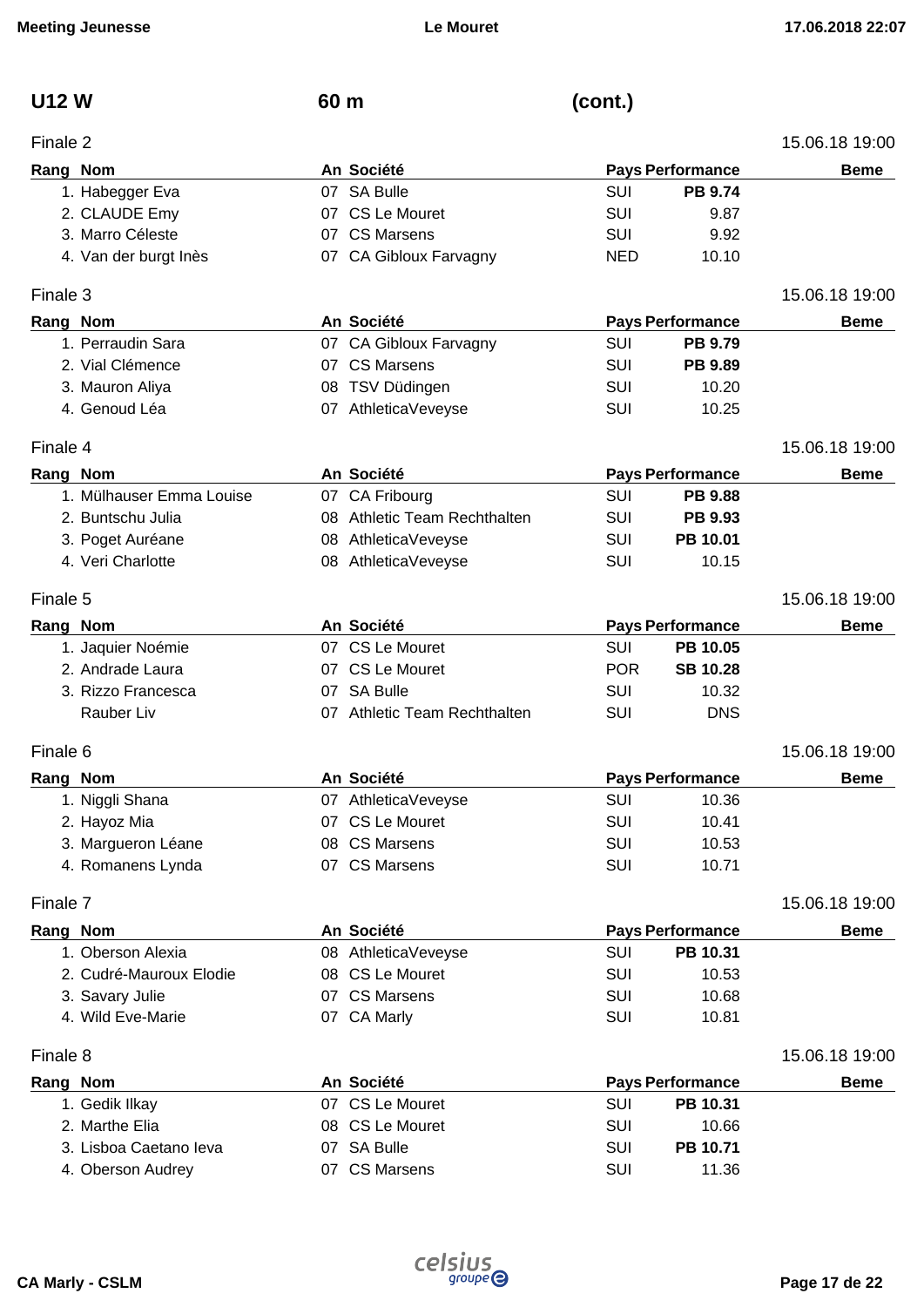| <b>U12W</b> | 60 m | (cont.) |
|-------------|------|---------|
|             |      |         |

| Finale 9  |                          |    |                              |            |                         | 15.06.18 19:00 |
|-----------|--------------------------|----|------------------------------|------------|-------------------------|----------------|
| Rang Nom  |                          |    | An Société                   |            | <b>Pays Performance</b> | <b>Beme</b>    |
|           | 1. Bapst Ilona           |    | 08 Athletic Team Rechthalten | SUI        | PB 10.37                |                |
|           | 2. Meuwly Abygaëlle      |    | 08 CA Gibloux Farvagny       | SUI        | 11.18                   |                |
|           | 3. Piccand Oriane        |    | 07 CS Le Mouret              | SUI        | 11.23                   |                |
|           | 4. Reynaud Louise        |    | 08 CA Marly                  | SUI        | 11.42                   |                |
| Finale 10 |                          |    |                              |            |                         | 15.06.18 19:00 |
| Rang Nom  |                          |    | An Société                   |            | <b>Pays Performance</b> | <b>Beme</b>    |
|           | 1. Hedinger Marjane      |    | 08 AthleticaVeveyse          | <b>SUI</b> | PB 10.76                |                |
|           | 2. Pinto Laura           |    | 08 AthleticaVeveyse          | <b>POR</b> | PB 10.81                |                |
|           | 3. Boschung Emeline      | 07 | CA Gibloux Farvagny          | <b>SUI</b> | 11.69                   |                |
|           | 4. Thonney Mélanie       |    | 08 FSG Chexbres              | <b>SUI</b> | 11.74                   |                |
| Finale 11 |                          |    |                              |            |                         | 15.06.18 19:00 |
| Rang Nom  |                          |    | An Société                   |            | <b>Pays Performance</b> | <b>Beme</b>    |
|           | 1. Torche Emma           |    | 08 CA Marly                  | SUI        | PB 11.67                |                |
|           | 2. Huber Lucy            |    | 08 Athletic Team Rechthalten | SUI        | PB 11.83                |                |
|           | 3. Sciboz Eve            |    | 07 CS Le Mouret              | SUI        | 12.21                   |                |
|           | 4. Bugnon Olga           |    | 08 CA Gibloux Farvagny       | SUI        | 12.71                   |                |
| Finale 12 |                          |    |                              |            |                         | 15.06.18 19:00 |
| Rang Nom  |                          |    | An Société                   |            | <b>Pays Performance</b> | <b>Beme</b>    |
|           | 1. Molleyres Agnès       |    | 08 AthleticaVeveyse          | SUI        | 10.67                   |                |
|           | 2. Brahier-Lehmann Elisa |    | 07 FSG Chexbres              | SUI        | 10.77                   |                |
|           | 3. Eltschinger Soraya    | 07 | CA Fribourg                  | SUI        | 10.88                   |                |
|           | 4. Menetre Eve           |    | 08 CA Fribourg               | SUI        | 11.89                   |                |
|           |                          |    |                              |            |                         |                |

### **U12 W 1000 m**

### Finale 1 15.06.18 21:30

### **Rang** Nom **Beme An Société Pays** Performance **Beme** 1. Hammel Méline 07 AthleticaVeveyse SUI **PB 3:41.41** 2. Habegger Eva 07 SA Bulle SUI 3:47.34 3. Studer Méline 07 CA Broyard SUI **PB 3:53.31** 4. Hayoz Mia **blue Company CS Le Mouret** CS Le Mouret CS UI **PB 3:54.83** 5. Romanens Lynda **COMA OP** CS Marsens **SUI SB 4:00.52** 6. Mauron Aliya 08 TSV Düdingen SUI 4:01.17 7. Vial Clémence **07 CS Marsens** COMEX COMEX COMEX COMEX CONTRACT A:01.77 8. Jaquier Noémie **18. ISBN 2018 10-11-20 CS Le Mouret** SUI **PB 4:04.77** 9. Cudré-Mauroux Elodie 08 CS Le Mouret SUI **PB 4:07.07** 10. Niggli Shana 07 AthleticaVeveyse SUI **PB 4:07.26** 11. Marthe Elia 08 CS Le Mouret SUI **PB 4:08.51** 12. Savary Julie 07 CS Marsens SUI **PB 4:10.62** 13. Marro Céleste 07 CS Marsens SUI 4:12.54 14. Hendry Seraina 08 TSV Düdingen SUI **PB 4:13.11** 15. Genoud Léa 07 AthleticaVeveyse SUI **PB 4:13.25** 16. Oberson Audrey 07 CS Marsens SUI **SB 4:14.34** 17. Oberson Alexia 08 AthleticaVeveyse SUI 4:23.30 18. Van der burgt Inès 07 CA Gibloux Farvagny NED 4:24.32

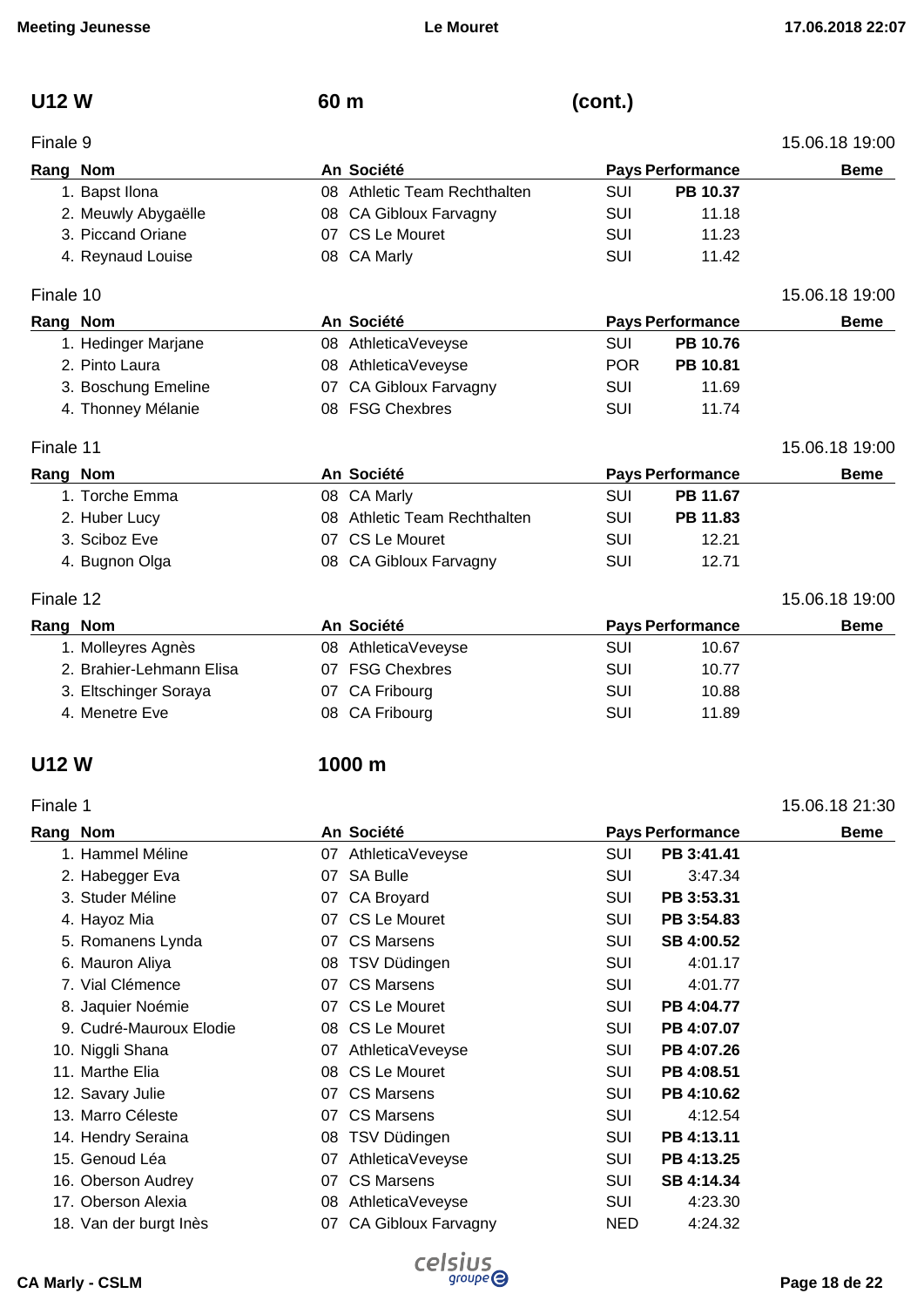| <b>U12 W</b> |                       | 1000 m              | (cont.) |                         |                |
|--------------|-----------------------|---------------------|---------|-------------------------|----------------|
| Rang Nom     |                       | An Société          |         | <b>Pays Performance</b> | <b>Beme</b>    |
|              | 19. Veri Charlotte    | 08 AthleticaVeveyse | SUI     | SB 4:24.54              |                |
|              | 20. Reynaud Louise    | 08 CA Marly         | SUI     | 4:30.86                 |                |
|              | Hedinger Marjane      | 08 AthleticaVeveyse | SUI     | <b>DNS</b>              |                |
|              | <b>Wild Eve-Marie</b> | 07 CA Marly         | SUI     | <b>DNS</b>              |                |
| Finale 2     |                       |                     |         |                         | 15.06.18 21:30 |

| Rang Nom |                           |    | An Société                   |            | <b>Pays Performance</b> | <b>Beme</b> |
|----------|---------------------------|----|------------------------------|------------|-------------------------|-------------|
|          | 1. Andrade Laura          |    | 07 CS Le Mouret              | <b>POR</b> | PB 4:08.14              |             |
|          | 2. Bapst Lucile           |    | 08 TSV Düdingen              | SUI        | 4:11.23                 |             |
|          | 3. Gedik Ilkay            |    | 07 CS Le Mouret              | SUI        | PB 4:12.92              |             |
|          | 4. Bührer Charlotte       |    | 08 CA Fribourg               | <b>SUI</b> | PB 4:15.66              |             |
|          | 5. Rizzo Francesca        |    | 07 SA Bulle                  | SUI        | PB 4:16.42              |             |
|          | 6. Eltschinger Soraya     |    | 07 CA Fribourg               | <b>SUI</b> | 4:20.55                 |             |
|          | 7. Menetre Eve            |    | 08 CA Fribourg               | SUI        | 4:21.05                 |             |
|          | 8. Margueron Léane        |    | 08 CS Marsens                | SUI        | PB 4:22.06              |             |
|          | 9. CLAUDE Emy             |    | 07 CS Le Mouret              | <b>SUI</b> | 4:23.46                 |             |
|          | 10. Boschung Emeline      |    | 07 CA Gibloux Farvagny       | SUI        | PB 4:25.90              |             |
|          | 11. Mülhauser Emma Louise |    | 07 CA Fribourg               | SUI        | PB 4:27.11              |             |
|          | 12. Perraudin Sara        |    | 07 CA Gibloux Farvagny       | SUI        | PB 4:27.56              |             |
|          | 13. Sciboz Eve            |    | 07 CS Le Mouret              | <b>SUI</b> | PB 4:28.66              |             |
|          | 14. Lisboa Caetano leva   |    | 07 SA Bulle                  | SUI        | PB 4:33.80              |             |
|          | 15. Huber Lucy            |    | 08 Athletic Team Rechthalten | SUI        | 4:34.79                 |             |
|          | 16. Piccand Oriane        |    | 07 CS Le Mouret              | SUI        | PB 4:37.32              |             |
|          | 17. Pinto Laura           |    | 08 AthleticaVeveyse          | <b>POR</b> | PB 4:40.52              |             |
|          | 18. Thonney Mélanie       |    | 08 FSG Chexbres              | SUI        | 4:52.52                 |             |
|          | 19. Brahier-Lehmann Elisa |    | 07 FSG Chexbres              | SUI        | 4:55.89                 |             |
|          | 20. Torche Emma           | 08 | <b>CA Marly</b>              | <b>SUI</b> | 5:37.10                 |             |
|          | Molleyres Agnès           |    | 08 AthleticaVeveyse          | <b>SUI</b> | <b>DNS</b>              |             |

## **U12 W Longueur (zone)**

|                          |                        |                              | 15.06.18 19:20 |
|--------------------------|------------------------|------------------------------|----------------|
| Rang Nom                 | An Société             | <b>Pays Performance</b>      | <b>Beme</b>    |
| 1. Bourdilloud Léa       | 07 AthleticaVeveyse    | <b>SUI</b><br><b>PB 4.02</b> |                |
| 2. Bapst Lucile          | TSV Düdingen<br>08     | <b>SUI</b><br>3.80           |                |
| 3. Hendry Seraina        | TSV Düdingen<br>08     | SUI<br>3.55                  |                |
| 4. Perraudin Sara        | 07 CA Gibloux Farvagny | SUI<br>3.54                  |                |
| Vial Clémence            | 07 CS Marsens          | SUI<br>3.54                  |                |
| 6. Habegger Eva          | 07 SA Bulle            | <b>SUI</b><br>3.47           |                |
| Hammel Méline            | 07 AthleticaVeveyse    | <b>SUI</b><br>3.47           |                |
| 8. Genoud Léa            | AthleticaVeveyse<br>07 | <b>SUI</b><br>3.45           |                |
| 9. Mauron Aliya          | 08 TSV Düdingen        | <b>SUI</b><br>3.44           |                |
| 10. Veri Charlotte       | 08 AthleticaVeveyse    | SUI<br>3.43                  |                |
| 11. Andrade Laura        | CS Le Mouret<br>07     | <b>POR</b><br>3.39           |                |
| Gedik Ilkay              | 07 CS Le Mouret        | <b>SUI</b><br>PB 3.39        |                |
| 13. Van der burgt Inès   | 07 CA Gibloux Farvagny | NED.<br>3.37                 |                |
| 14. CLAUDE Emy           | 07 CS Le Mouret        | <b>SUI</b><br>3.35           |                |
| 15. Niggli Shana         | 07 AthleticaVeveyse    | SUI<br>3.31                  |                |
| 16. Cudré-Mauroux Elodie | 08 CS Le Mouret        | <b>SUI</b><br>3.28           |                |

# **CA Marly - CSLM Page 19 de 22**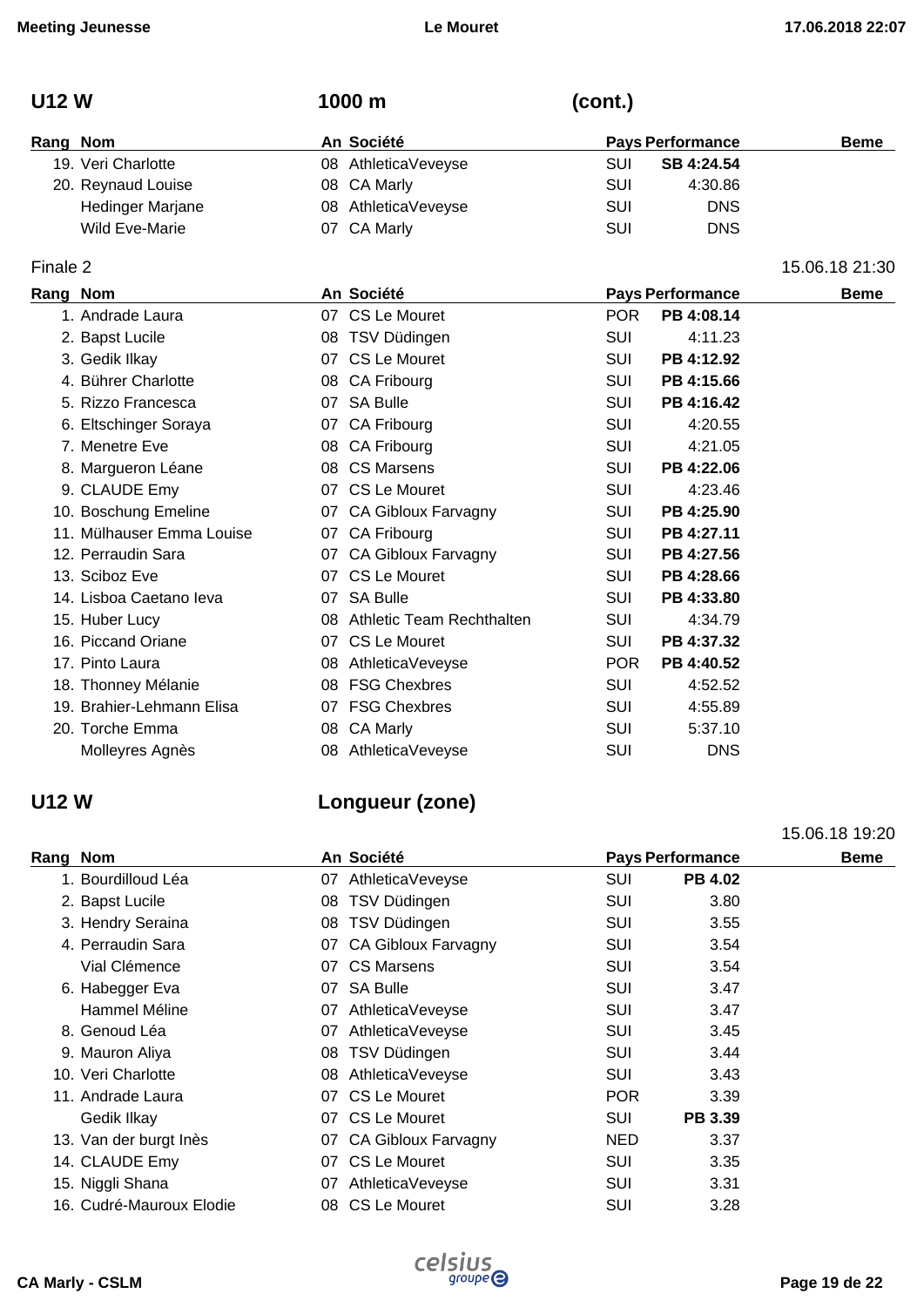## **U12 W Longueur (zone) (cont.)**

| Rang Nom                  |    | An Société                 | <b>Pays Performance</b> | <b>Beme</b>    |  |
|---------------------------|----|----------------------------|-------------------------|----------------|--|
| 17. Oberson Alexia        |    | 08 AthleticaVeveyse        | SUI                     | 3.19           |  |
| 18. Lisboa Caetano leva   |    | 07 SA Bulle                | <b>SUI</b>              | 3.18           |  |
| Meuwly Abygaëlle          |    | 08 CA Gibloux Farvagny     | <b>SUI</b>              | PB 3.18        |  |
| 20. Brahier-Lehmann Elisa |    | 07 FSG Chexbres            | SUI                     | 3.15           |  |
| Hayoz Mia                 |    | 07 CS Le Mouret            | SUI                     | 3.15           |  |
| 22. Wild Eve-Marie        |    | 07 CA Marly                | SUI                     | 3.12           |  |
| 23. Pinto Laura           |    | 08 AthleticaVeveyse        | <b>POR</b>              | <b>PB 3.10</b> |  |
| 24. Margueron Léane       |    | 08 CS Marsens              | SUI                     | 3.05           |  |
| 25. Marthe Elia           |    | 08 CS Le Mouret            | <b>SUI</b>              | 2.97           |  |
| Romanens Lynda            |    | 07 CS Marsens              | SUI                     | 2.97           |  |
| 27. Marro Céleste         |    | 07 CS Marsens              | SUI                     | 2.95           |  |
| 28. Piccand Oriane        |    | 07 CS Le Mouret            | SUI                     | 2.91           |  |
| Poget Auréane             |    | 08 AthleticaVeveyse        | SUI                     | 2.91           |  |
| Savary Julie              |    | 07 CS Marsens              | SUI                     | 2.91           |  |
| 31. Rizzo Francesca       |    | 07 SA Bulle                | SUI                     | 2.82           |  |
| 32. Molleyres Agnès       |    | 08 AthleticaVeveyse        | <b>SUI</b>              | 2.78           |  |
| 33. Boschung Emeline      |    | 07 CA Gibloux Farvagny     | <b>SUI</b>              | 2.76           |  |
| Hedinger Marjane          |    | 08 AthleticaVeveyse        | <b>SUI</b>              | 2.76           |  |
| 35. Jaquier Noémie        |    | 07 CS Le Mouret            | SUI                     | 2.71           |  |
| <b>Oberson Audrey</b>     |    | 07 CS Marsens              | SUI                     | 2.71           |  |
| 37. Torche Emma           |    | 08 CA Marly                | SUI                     | 2.69           |  |
| 38. Reynaud Louise        |    | 08 CA Marly                | SUI                     | 2.60           |  |
| 39. Sciboz Eve            |    | 07 CS Le Mouret            | <b>SUI</b>              | 2.30           |  |
| 40. Bugnon Olga           | 08 | <b>CA Gibloux Farvagny</b> | <b>SUI</b>              | 2.29           |  |
|                           |    |                            |                         |                |  |

## **U10 W 60 m**

| Finale 1             |  |  |                                                                                             |       | 15.06.18 18:05          |
|----------------------|--|--|---------------------------------------------------------------------------------------------|-------|-------------------------|
| Rang Nom             |  |  |                                                                                             |       | <b>Beme</b>             |
| 1. Murith Sohane     |  |  | SUI                                                                                         | 10.35 |                         |
| 2. Crausaz Angélique |  |  | SUI                                                                                         | 10.40 |                         |
| 3. Tercier Célia     |  |  | SUI                                                                                         | 10.45 |                         |
| 4. Gabaglio Luna     |  |  | SUI                                                                                         | 10.50 |                         |
|                      |  |  | An Société<br>09 CS Marsens<br>09 Athletic Team Rechthalten<br>10 SA Bulle<br>09 CA Belfaux |       | <b>Pays Performance</b> |

Finale 2 15.06.18 18:05

| Rang Nom            | An Société             | <b>Pays Performance</b> | <b>Beme</b> |
|---------------------|------------------------|-------------------------|-------------|
| 1. Minguely Zoé     | 10 CS Le Mouret        | PB 10.53<br><b>SUI</b>  |             |
| 2. Clerc Anna       | 10 SA Bulle            | PB 10.73<br><b>SUI</b>  |             |
| 3. Chavaillaz Loane | 09 CA Gibloux Farvagny | PB 10.85<br>SUI         |             |
| 4. Burri Marie      | 09 TSV Düdingen        | SUI<br>10.96            |             |

Finale 3 15.06.18 18:05

| Rang Nom             | An Société             |     | <b>Pays Performance</b> | <b>Beme</b> |
|----------------------|------------------------|-----|-------------------------|-------------|
| 1. Marro Joséphine   | 09 CS Marsens          | SUI | <b>PB 10.86</b>         |             |
| 2. Maccariello Chloé | 10 CS Le Mouret        | SUI | PB 10.91                |             |
| 3. Bovier Clémentine | 09 CA Gibloux Farvagny | SUI | PB 10.97                |             |
| 4. Marthe Leonie     | 10 CS Le Mouret        | SUI | PB 11.02                |             |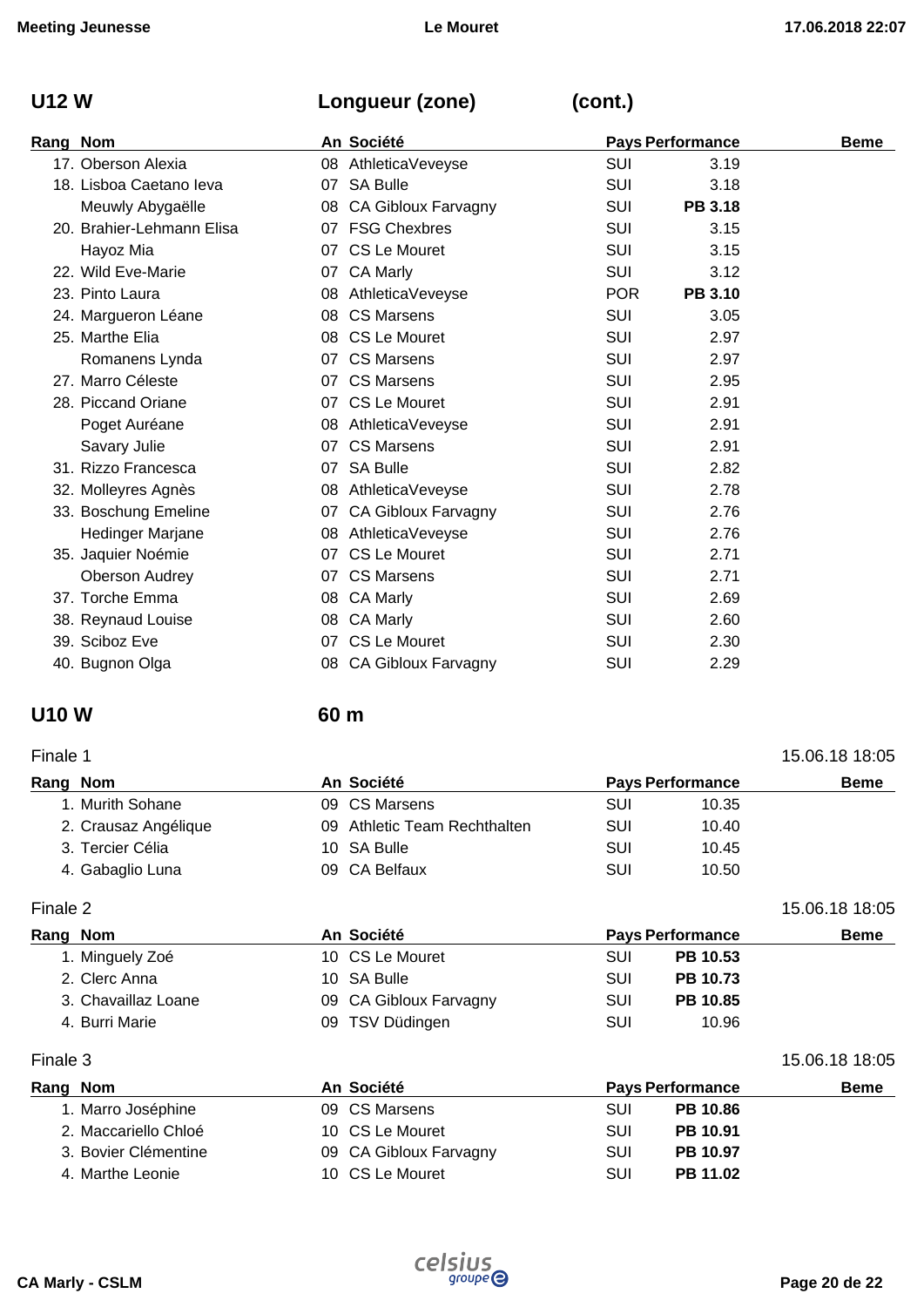| <b>U10 W</b>      | 60 <sub>m</sub> | (cont.)                 |                |
|-------------------|-----------------|-------------------------|----------------|
| Finale 4          |                 |                         | 15.06.18 18:05 |
| Rang Nom          | An Société      | <b>Pays Performance</b> | <b>Beme</b>    |
| 1. CLAUDE Margaux | 09 CS Le Mouret | SUI<br>11.51            |                |

2. Descloux Alexane 09 CA Gibloux Farvagny SUI **PB 11.56** 3. Minguely Nora **12 CS Le Mouret** SUI 11.68 4. Carvalho Lana **11.73 11.73 11.73 11.73** 

### Finale 5 15.06.18 18:05

| Rang Nom           | An Société             | <b>Pays Performance</b> | <b>Beme</b> |
|--------------------|------------------------|-------------------------|-------------|
| 1. Abid Soumaya    | 10 AthleticaVeveyse    | PB 11.61<br>SUI         |             |
| 2. Martignoni Elsa | 09 CA Gibloux Farvagny | PB 11.66<br>SUI         |             |
| 3. Clerc Elena     | 11 CS Le Mouret        | PB 11.79<br>SUI         |             |
| 4. Pasquier Ellyne | 09 CA Gibloux Farvagny | SUI<br>12.14            |             |

### Finale 6 15.06.18 18:05

| Rang Nom |                     | An Société             |                         | <b>Pays Performance</b> |                |
|----------|---------------------|------------------------|-------------------------|-------------------------|----------------|
|          | 1. Egger Zohra      | 10 CA Gibloux Farvagny | SUI                     | PB 11.93                |                |
|          | 2. Bigler Saya      | 10 CA Gibloux Farvagny | SUI                     | PB 11.98                |                |
|          | 3. Rizzo Alessandra | 11 SA Bulle            | ITA                     | PB 12.85                |                |
| Finale 7 |                     |                        |                         |                         | 15.06.18 18:05 |
| Rang Nom |                     | An Société             | <b>Pays Performance</b> |                         | <b>Beme</b>    |

| An Société        |          |  | <b>Beme</b>                                                           |       |                         |
|-------------------|----------|--|-----------------------------------------------------------------------|-------|-------------------------|
| 1. Buchs Elie     |          |  | SUI                                                                   | 11.84 |                         |
| 2. Vuadens Mégane |          |  | SUI                                                                   | 13.08 |                         |
| 3. Lukic Anamaria |          |  | $\sim$                                                                | 13.13 |                         |
|                   | Rang Nom |  | 09 CA Fribourg<br>11 AthleticaVeveyse<br>09 Rechthalten Athletic Team |       | <b>Pays Performance</b> |

### Finale 8 15.06.18 18:05

| Rang Nom                 | An Société                   |     | <b>Pays Performance</b> |  |
|--------------------------|------------------------------|-----|-------------------------|--|
| 1. Philipona Lenya Maria | 09 Athletic Team Rechthalten | SUI | 10.29                   |  |
| 2. Fillistorf Leonie     | 10 Athletic Team Rechthalten | SUI | 10.50                   |  |
| 3. Waeber Lyah           | 09 Athletic Team Rechthalten | SUI | 11.68                   |  |

## **U10 W 1000 m**

### Finale 1 15.06.18 19:40

| Rang Nom |                          | An Société                   |            | <b>Pays Performance</b> | <b>Beme</b> |
|----------|--------------------------|------------------------------|------------|-------------------------|-------------|
|          | 1. Studer Ella           | 09 CA Broyard                | SUI        | PB 3:27.33              |             |
|          | 2. Tercier Célia         | 10 SA Bulle                  | <b>SUI</b> | PB 3:58.89              |             |
|          | 3. Murith Sohane         | 09 CS Marsens                | SUI        | 4:03.05                 |             |
|          | 4. Philipona Lenya Maria | 09 Athletic Team Rechthalten | <b>SUI</b> | PB 4:18.64              |             |
|          | 5. Chavaillaz Loane      | 09 CA Gibloux Farvagny       | SUI        | PB 4:22.08              |             |
|          | 6. Clerc Anna            | 10 SA Bulle                  | <b>SUI</b> | PB 4:23.26              |             |
|          | 7. Marthe Leonie         | 10 CS Le Mouret              | SUI        | PB 4:26.02              |             |
|          | 8. Linder Sara           | 09 Athletic Team Rechthalten | <b>SUI</b> | PB 4:28.68              |             |
|          | 9. Minguely Zoé          | 10 CS Le Mouret              | <b>SUI</b> | PB 4:30.92              |             |
|          | 10. Clerc Elena          | 11 CS Le Mouret              | <b>SUI</b> | 4:32.30                 |             |
|          | 11. Burri Marie          | 09 TSV Düdingen              | <b>SUI</b> | 4:33.12                 |             |
|          | 12. Carvalho Lana        | 09 CS Marsens                | <b>SUI</b> | 4:33.17                 |             |
|          | 13. CLAUDE Margaux       | 09 CS Le Mouret              | SUI        | 4:33.74                 |             |
|          | 14. Gabaglio Luna        | 09 CA Belfaux                | SUI        | PB 4:33.79              |             |